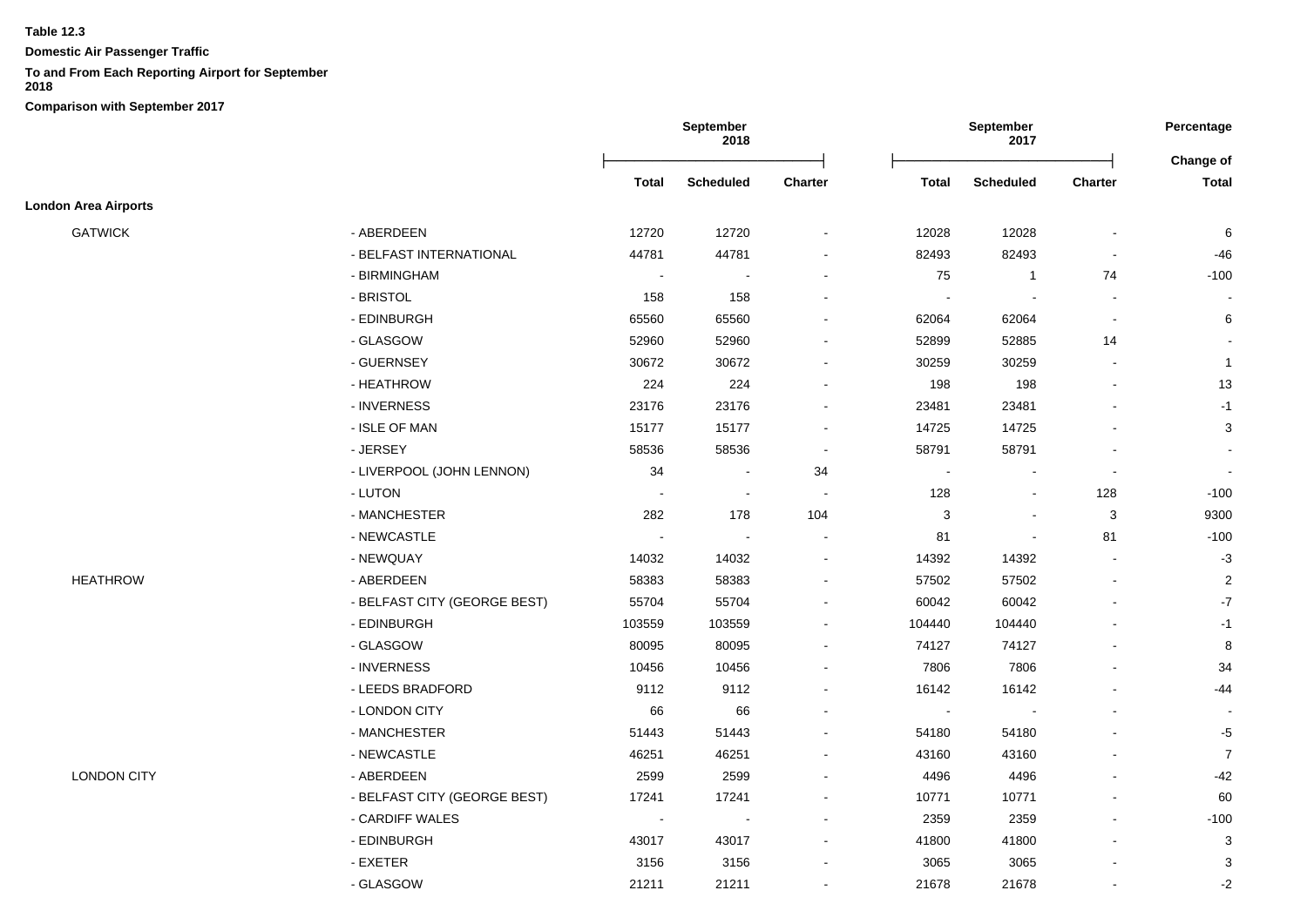**Domestic Air Passenger Traffic**

#### **To and From Each Reporting Airport for September**

**2018**

**Comparison with September 2017**

|                                   |                            |                          | September<br>2018 |         |                | September<br>2017 |         | Percentage                |
|-----------------------------------|----------------------------|--------------------------|-------------------|---------|----------------|-------------------|---------|---------------------------|
|                                   |                            | <b>Total</b>             | <b>Scheduled</b>  | Charter | Total          | <b>Scheduled</b>  | Charter | Change of<br><b>Total</b> |
| <b>LONDON CITY</b>                | - GUERNSEY                 |                          | $\sim$            | $\sim$  | 2083           | 2083              |         | $-100$                    |
|                                   | - ISLE OF MAN              | 5463                     | 5463              |         | 5441           | 5441              |         |                           |
|                                   | - JERSEY                   | 3419                     | 3419              |         | 3461           | 3461              |         | $-1$                      |
|                                   | - MANCHESTER               | 440                      | 440               |         | 450            | 450               |         | $-2$                      |
|                                   | - NEWCASTLE                | 31                       | 31                |         | $\sim$         |                   |         |                           |
| LUTON                             | - ABERDEEN                 | 7135                     | 7135              |         | 6523           | 6523              |         | $\boldsymbol{9}$          |
|                                   | - BELFAST INTERNATIONAL    | 27650                    | 27650             |         | 27794          | 27794             |         | $-1$                      |
|                                   | - BIRMINGHAM               | $\blacksquare$           | $\sim$            |         | 195            | 195               |         | $-100$                    |
|                                   | - EDINBURGH                | 25968                    | 25968             |         | 24429          | 24429             |         | 6                         |
|                                   | - GLASGOW                  | 21352                    | 21352             |         | 19197          | 19197             |         | 11                        |
|                                   | - INVERNESS                | 15295                    | 15295             |         | 13757          | 13757             |         | 11                        |
|                                   | - ISLE OF MAN              | 3120                     | 3120              |         | 2721           | 2721              |         | 15                        |
|                                   | - JERSEY                   | 6850                     | 6850              |         | 5773           | 5773              |         | 19                        |
|                                   | - STANSTED                 | $\blacksquare$           | $\blacksquare$    |         | 186            | 186               |         | $-100$                    |
| SOUTHEND                          | - ABERDEEN                 | 44                       | 44                |         | $\blacksquare$ |                   |         | $\sim$                    |
|                                   | - EXETER                   |                          |                   |         | 58             | 58                |         | $-100$                    |
|                                   | - GLASGOW                  | 5040                     | 5040              |         | $\blacksquare$ |                   |         |                           |
|                                   | - ISLE OF MAN              | $\overline{\phantom{a}}$ | $\sim$            |         | 80             | 80                |         | $-100$                    |
|                                   | - JERSEY                   | 6040                     | 6040              |         | 4309           | 4309              |         | 40                        |
|                                   | - MANCHESTER               | 3934                     | 3934              |         | $\sim$         | $\sim$            |         |                           |
| <b>STANSTED</b>                   | - BELFAST INTERNATIONAL    | 57378                    | 57378             |         | 29126          | 29126             |         | 97                        |
|                                   | - CITY OF DERRY (EGLINTON) | 3847                     | 3847              |         | 3939           | 3939              |         | $-2$                      |
|                                   | - DUNDEE                   | 1812                     | 1812              |         | 1618           | 1618              |         | 12                        |
|                                   | - EDINBURGH                | 62799                    | 62799             |         | 62204          | 62204             |         | $\overline{1}$            |
|                                   | - GATWICK                  | $\blacksquare$           | $\sim$            |         | 435            | 435               |         | $-100$                    |
|                                   | - GLASGOW                  | 35838                    | 35838             |         | 48452          | 48452             |         | $-26$                     |
|                                   | - GUERNSEY                 | 3030                     | 3030              |         | 3035           | 3035              |         |                           |
|                                   | - LUTON                    | $\overline{\phantom{a}}$ | $\sim$            |         | 185            | 185               |         | $-100$                    |
|                                   | - MANCHESTER               | 183                      | 183               |         | $\blacksquare$ |                   |         |                           |
|                                   | - NEWQUAY                  | 230                      | 230               |         | 2960           | 2960              |         | $-92$                     |
| <b>Total London Area Airports</b> |                            | 1117503                  | 1117365           | 138     | 1121596        | 1121296           | 300     | $\blacksquare$            |

**Other Reporting Airports**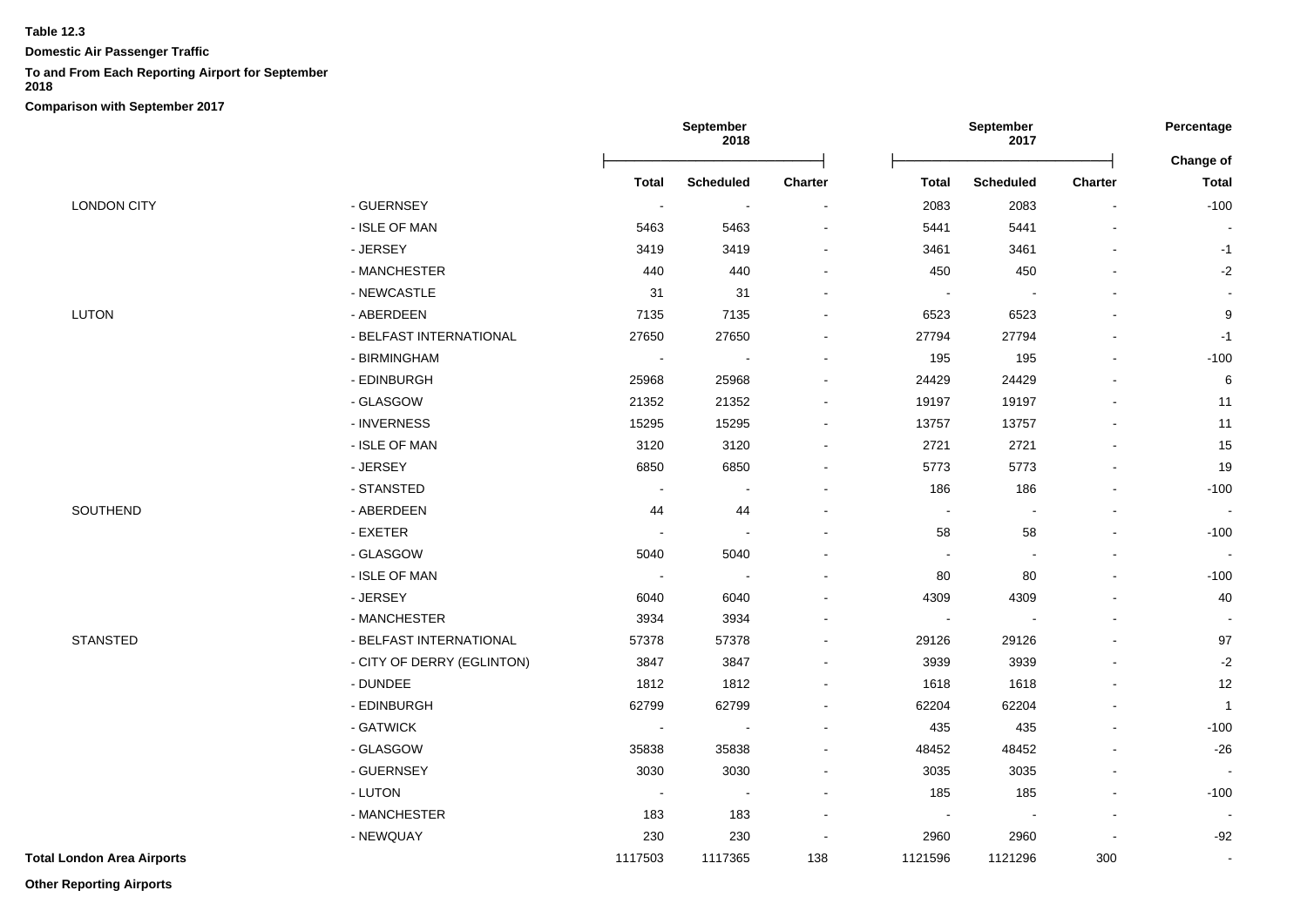**Domestic Air Passenger Traffic**

### **To and From Each Reporting Airport for September**

**2018**

**Comparison with September 2017**

|                                   |                              |                | <b>September</b><br>2018 |                |                | September<br>2017 |         | Percentage<br>Change of |
|-----------------------------------|------------------------------|----------------|--------------------------|----------------|----------------|-------------------|---------|-------------------------|
|                                   |                              | Total          | <b>Scheduled</b>         | Charter        | Total          | <b>Scheduled</b>  | Charter | <b>Total</b>            |
| ABERDEEN                          | - BELFAST CITY (GEORGE BEST) | 3527           | 3527                     | $\blacksquare$ | 3414           | 3414              |         | 3                       |
|                                   | - BIRMINGHAM                 | 9592           | 9592                     | $\blacksquare$ | 12343          | 12343             |         | $-22$                   |
|                                   | - BRISTOL                    | 1083           | 1083                     | $\blacksquare$ | 1448           | 1448              |         | $-25$                   |
|                                   | - CARDIFF WALES              | 720            | 720                      | ۰              | 805            | 805               |         | $-11$                   |
|                                   | - CONINGSBY                  | $\sqrt{3}$     | 3                        | $\blacksquare$ |                |                   |         |                         |
|                                   | - DURHAM TEES VALLEY         | 1416           | 1416                     | $\blacksquare$ | 1478           | 1478              |         | $-4$                    |
|                                   | - GATWICK                    | 12607          | 12607                    |                | 12043          | 12043             |         | 5                       |
|                                   | - HEATHROW                   | 58359          | 58359                    |                | 57683          | 57683             |         | $\mathbf{1}$            |
|                                   | - HUMBERSIDE                 | 1951           | 1951                     |                | 1866           | 1866              |         | 5                       |
|                                   | - INVERNESS                  |                | <b>.</b>                 |                | 74             | 74                |         | $-100$                  |
|                                   | - JERSEY                     | 447            | 447                      |                | 579            | 579               |         | $-23$                   |
|                                   | - KIRKWALL                   | 4575           | 4575                     |                | 5053           | 5053              |         | -9                      |
|                                   | - LEEDS BRADFORD             | $\sim$         | $\sim$                   | $\blacksquare$ | 409            | 409               |         | $-100$                  |
|                                   | - LONDON CITY                | 2567           | 2567                     | ۰              | 4526           | 4526              |         | $-43$                   |
|                                   | - LOSSIEMOUTH                | 3              | 3                        |                | $\blacksquare$ |                   |         |                         |
|                                   | - LUTON                      | 7083           | 7083                     |                | 6529           | 6529              |         | 8                       |
|                                   | - MANCHESTER                 | 18981          | 18981                    | $\blacksquare$ | 17379          | 17379             |         | 9                       |
|                                   | - NEWCASTLE                  | 803            | 803                      |                | 1094           | 1094              |         | $-27$                   |
|                                   | - NEWQUAY                    | 82             | 82                       |                | 87             | 87                |         | -6                      |
|                                   | - NORWICH                    | 3174           | 3174                     | $\blacksquare$ | 3658           | 3658              |         | $-13$                   |
|                                   | - SCATSTA                    | 7270           | $\blacksquare$           | 7270           | 7410           | 109               | 7301    | $-2$                    |
|                                   | - SOUTHAMPTON                |                | $\sim$                   | $\blacksquare$ | 1408           | 1408              |         | $-100$                  |
|                                   | - SOUTHEND                   | 50             | 50                       |                |                |                   |         |                         |
|                                   | - STORNOWAY                  | 544            | 544                      |                | 410            | 410               |         | 33                      |
|                                   | - SUMBURGH                   | 9945           | 8301                     | 1644           | 14544          | 9920              | 4624    | $-32$                   |
|                                   | - WICK JOHN O GROATS         | 656            | 656                      | $\blacksquare$ | 565            | 565               |         | 16                      |
| <b>ALDERNEY</b>                   | - GUERNSEY                   | 3102           | 3102                     | $\blacksquare$ | 3344           | 3344              |         | $-7$                    |
|                                   | - JERSEY                     | $\blacksquare$ | $\blacksquare$           | $\blacksquare$ | 47             | 47                |         | $-100$                  |
|                                   | - SOUTHAMPTON                | 2428           | 2428                     | $\blacksquare$ | 2437           | 2437              |         |                         |
| BARRA                             | - GLASGOW                    | 1297           | 1297                     | $\blacksquare$ | 1409           | 1409              |         | -8                      |
| <b>BELFAST CITY (GEORGE BEST)</b> | - ABERDEEN                   | 3487           | 3487                     |                | 3440           | 3440              |         | $\mathbf{1}$            |
|                                   | - BIRMINGHAM                 | 23231          | 23231                    |                | 23946          | 23946             |         | $-3$                    |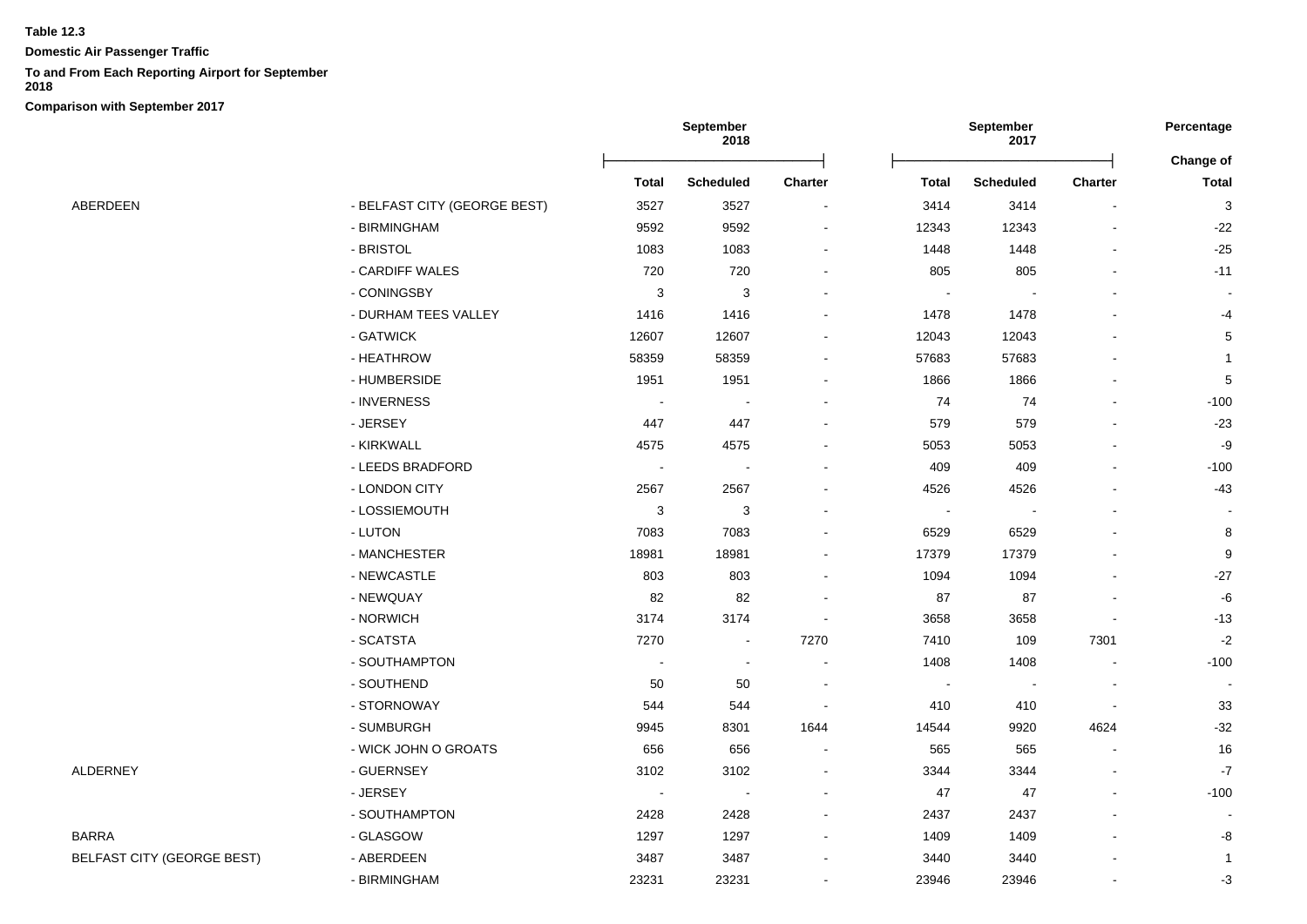**Domestic Air Passenger Traffic**

## **To and From Each Reporting Airport for September**

**2018**

|                                   |                               | September<br>2018        |                  | September<br>2017        |              |                  | Percentage     |                           |
|-----------------------------------|-------------------------------|--------------------------|------------------|--------------------------|--------------|------------------|----------------|---------------------------|
|                                   |                               | <b>Total</b>             | <b>Scheduled</b> | Charter                  | <b>Total</b> | <b>Scheduled</b> | <b>Charter</b> | Change of<br><b>Total</b> |
| <b>BELFAST CITY (GEORGE BEST)</b> | - CARDIFF WALES               | 5104                     | 5104             |                          | 3795         | 3795             |                | 34                        |
|                                   | - DONCASTER SHEFFIELD         | 2329                     | 2329             |                          |              |                  |                |                           |
|                                   | - EAST MIDLANDS INTERNATIONAL | 12919                    | 12919            |                          | 14258        | 14258            |                | -9                        |
|                                   | - EDINBURGH                   | 12866                    | 12866            |                          | 15245        | 15245            |                | $-16$                     |
|                                   | - EXETER                      | 3406                     | 3406             |                          | 3431         | 3431             |                | $-1$                      |
|                                   | - GLASGOW                     | 11993                    | 11993            |                          | 13673        | 13673            |                | $-12$                     |
|                                   | - HEATHROW                    | 55402                    | 55402            |                          | 59691        | 59691            |                | $-7$                      |
|                                   | - INVERNESS                   | 3274                     | 3274             |                          | 3495         | 3495             |                | $-6$                      |
|                                   | - ISLE OF MAN                 |                          |                  |                          | 805          | 805              |                | $-100$                    |
|                                   | - LEEDS BRADFORD              | 12871                    | 12871            |                          | 14084        | 14084            |                | $-9$                      |
|                                   | - LIVERPOOL (JOHN LENNON)     | 2170                     | 2170             |                          | 2909         | 2909             |                | $-25$                     |
|                                   | - LONDON CITY                 | 17137                    | 17137            |                          | 10750        | 10750            |                | 59                        |
|                                   | - MANCHESTER                  | 22409                    | 22409            |                          | 24429        | 24429            |                | -8                        |
|                                   | - NEWCASTLE                   | $\overline{\phantom{a}}$ |                  |                          | 475          | 475              |                | $-100$                    |
|                                   | - NEWQUAY                     | 111                      | 111              |                          | 391          | 391              |                | $-72$                     |
|                                   | - SOUTHAMPTON                 | 10928                    | 10928            |                          | 10241        | 10241            |                | $\overline{7}$            |
|                                   | - STANSTED                    | 66                       | 66               | $\overline{\phantom{a}}$ |              |                  |                |                           |
| <b>BELFAST INTERNATIONAL</b>      | - BIRMINGHAM                  | 21649                    | 21379            | 270                      | 15849        | 15849            |                | 37                        |
|                                   | - BRISTOL                     | 21489                    | 21489            |                          | 22087        | 22087            |                | $-3$                      |
|                                   | - EDINBURGH                   | 28345                    | 28345            |                          | 22637        | 22637            |                | 25                        |
|                                   | - GATWICK                     | 44702                    | 44702            |                          | 82294        | 82294            |                | $-46$                     |
|                                   | - GLASGOW                     | 24273                    | 24273            |                          | 16765        | 16765            |                | 45                        |
|                                   | - ISLE OF MAN                 | 1668                     | 1668             |                          |              |                  |                |                           |
|                                   | - JERSEY                      | 2497                     | 2497             |                          | 2493         | 2493             |                |                           |
|                                   | - LIVERPOOL (JOHN LENNON)     | 39758                    | 39758            |                          | 37830        | 37793            | 37             | $\sqrt{5}$                |
|                                   | - LUTON                       | 27364                    | 27364            |                          | 27985        | 27985            |                | $-2$                      |
|                                   | - MANCHESTER                  | 31828                    | 31828            |                          | 19170        | 19170            |                | 66                        |
|                                   | - NEWCASTLE                   | 22062                    | 22062            |                          | 21465        | 21465            |                | 3                         |
|                                   | - STANSTED                    | 57478                    | 57478            |                          | 29258        | 29258            |                | 96                        |
| <b>BENBECULA</b>                  | - GLASGOW                     | 2464                     | 2464             |                          | 2148         | 2148             | $\overline{a}$ | 15                        |
|                                   | - STORNOWAY                   | 799                      | 799              |                          | 856          | 856              |                | $\textnormal{-}7$         |
| <b>BIRMINGHAM</b>                 | - ABERDEEN                    | 9551                     | 9551             |                          | 12185        | 12185            |                | $-22$                     |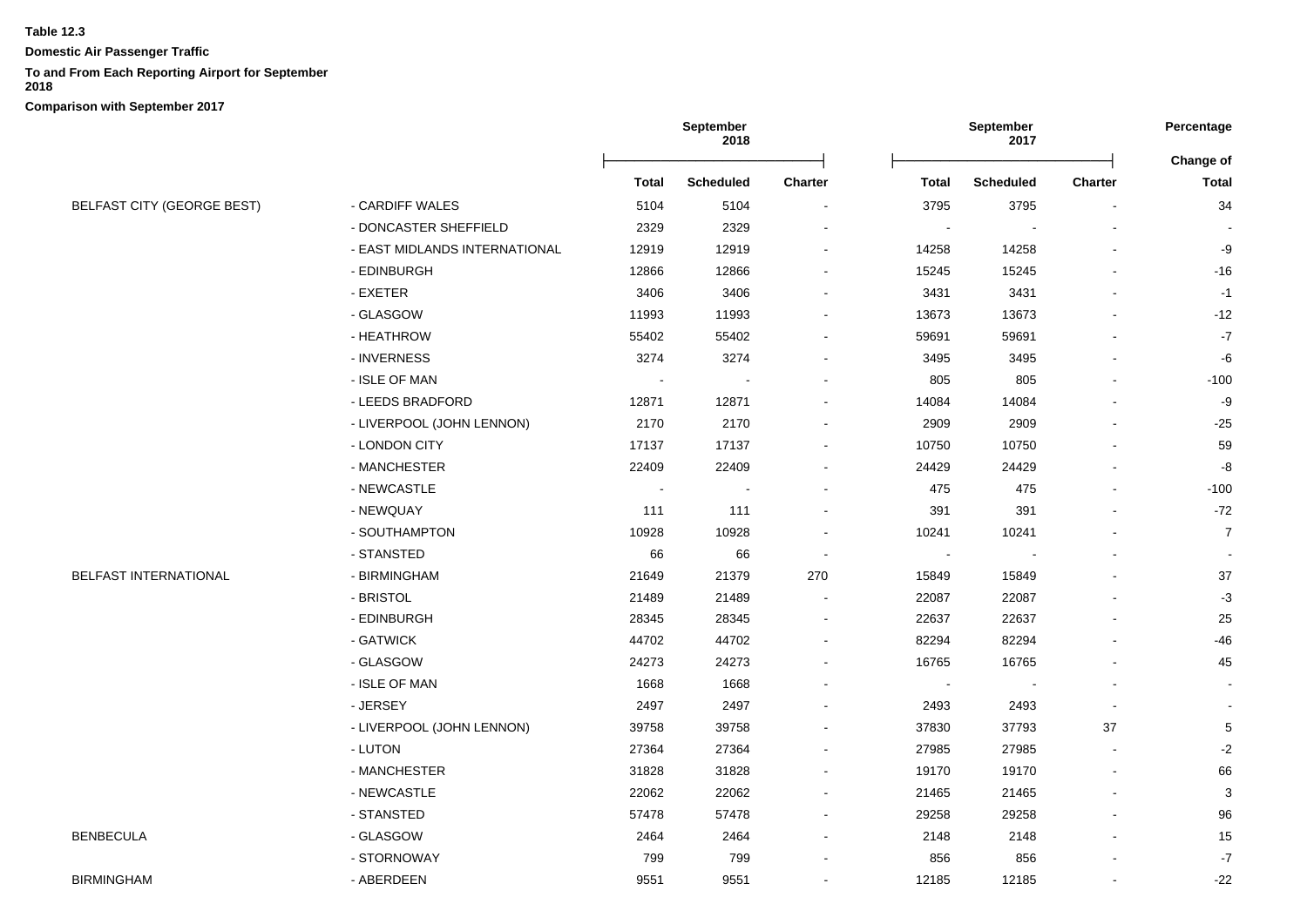**Domestic Air Passenger Traffic**

# **To and From Each Reporting Airport for September**

**2018**

|             |                               | September<br>September<br>2018<br>2017 |                          | Percentage               |                          |                          |                          |                |
|-------------|-------------------------------|----------------------------------------|--------------------------|--------------------------|--------------------------|--------------------------|--------------------------|----------------|
|             |                               |                                        |                          |                          |                          |                          |                          | Change of      |
|             |                               | <b>Total</b>                           | <b>Scheduled</b>         | Charter                  | <b>Total</b>             | <b>Scheduled</b>         | <b>Charter</b>           | <b>Total</b>   |
| BIRMINGHAM  | - BELFAST CITY (GEORGE BEST)  | 23267                                  | 23267                    | $\overline{\phantom{a}}$ | 23633                    | 23633                    |                          | $-2$           |
|             | - BELFAST INTERNATIONAL       | 21423                                  | 21284                    | 139                      | 15693                    | 15693                    | $\blacksquare$           | 37             |
|             | - BRISTOL                     | $\blacksquare$                         |                          |                          | 37                       | 37                       |                          | $-100$         |
|             | - EAST MIDLANDS INTERNATIONAL | 322                                    | 322                      | $\sim$                   |                          |                          |                          |                |
|             | - EDINBURGH                   | 23694                                  | 23421                    | 273                      | 22038                    | 22038                    |                          | 8              |
|             | - GLASGOW                     | 20987                                  | 20556                    | 431                      | 17536                    | 17536                    |                          | 20             |
|             | - GUERNSEY                    | 2020                                   | 2020                     |                          | 3036                     | 3036                     |                          | $-33$          |
|             | - INVERNESS                   | 4178                                   | 4178                     |                          | 4102                     | 4102                     |                          | $\overline{2}$ |
|             | - ISLE OF MAN                 | 3492                                   | 3492                     |                          | 3806                     | 3806                     |                          | -8             |
|             | - JERSEY                      | 8435                                   | 8435                     |                          | 6803                     | 6803                     |                          | 24             |
|             | - MANCHESTER                  | 58                                     | 58                       |                          | $\overline{\phantom{a}}$ |                          |                          |                |
|             | - NEWQUAY                     | 3434                                   | 3434                     |                          | 3581                     | 3581                     | $\blacksquare$           | $-4$           |
| BOURNEMOUTH | - EAST MIDLANDS INTERNATIONAL |                                        |                          | $\blacksquare$           | 37                       | $\overline{\phantom{a}}$ | 37                       | $-100$         |
|             | - GATWICK                     |                                        |                          |                          | 186                      | 186                      | $\overline{\phantom{a}}$ | $-100$         |
|             | - LIVERPOOL (JOHN LENNON)     |                                        |                          |                          | 43                       | $\sim$                   | 43                       | $-100$         |
|             | - MANCHESTER                  | 90                                     | $\overline{\phantom{a}}$ | 90                       |                          | $\overline{\phantom{a}}$ |                          |                |
| BRISTOL     | - ABERDEEN                    | 1054                                   | 1054                     |                          | 1453                     | 1453                     |                          | $-27$          |
|             | - BELFAST INTERNATIONAL       | 21462                                  | 21462                    | $\blacksquare$           | 22139                    | 22139                    |                          | $-3$           |
|             | - EDINBURGH                   | 32515                                  | 32515                    |                          | 32479                    | 32479                    |                          |                |
|             | - GATWICK                     | 154                                    | 154                      |                          |                          |                          |                          |                |
|             | - GLASGOW                     | 26976                                  | 26976                    | ۰                        | 26025                    | 26025                    |                          | 4              |
|             | - GUERNSEY                    | 2553                                   | 2553                     |                          | 2545                     | 2545                     | $\sim$                   |                |
|             | - HAWARDEN                    | $\sim$                                 | $\sim$                   |                          | 272                      | $\sim$                   | 272                      | $-100$         |
|             | - INVERNESS                   | 9222                                   | 9222                     |                          | 9759                     | 9759                     | $\overline{a}$           | $-6$           |
|             | - ISLE OF MAN                 | 2091                                   | 2091                     |                          | 2508                     | 2508                     |                          | $-17$          |
|             | - JERSEY                      | 2725                                   | 2725                     |                          | 2649                     | 2649                     |                          | 3              |
|             | - LIVERPOOL (JOHN LENNON)     | $\sim$                                 |                          |                          | 46                       | 46                       | $\blacksquare$           | $-100$         |
|             | - NEWCASTLE                   | 16975                                  | 16975                    |                          | 13682                    | 13603                    | 79                       | 24             |
|             | - NORWICH                     |                                        |                          |                          | 30                       | $\blacksquare$           | 30                       | $-100$         |
|             | - STANSTED                    | $\overline{\phantom{a}}$               | $\overline{\phantom{a}}$ | $\blacksquare$           | 66                       | $\blacksquare$           | 66                       | $-100$         |
| CAMPBELTOWN | - GLASGOW                     | 718                                    | 718                      |                          | 778                      | 778                      |                          | -8             |
|             | - TIREE                       | $\overline{a}$                         | $\overline{a}$           | ÷.                       | 26                       | 26                       | $\sim$                   | $-100$         |
|             |                               |                                        |                          |                          |                          |                          |                          |                |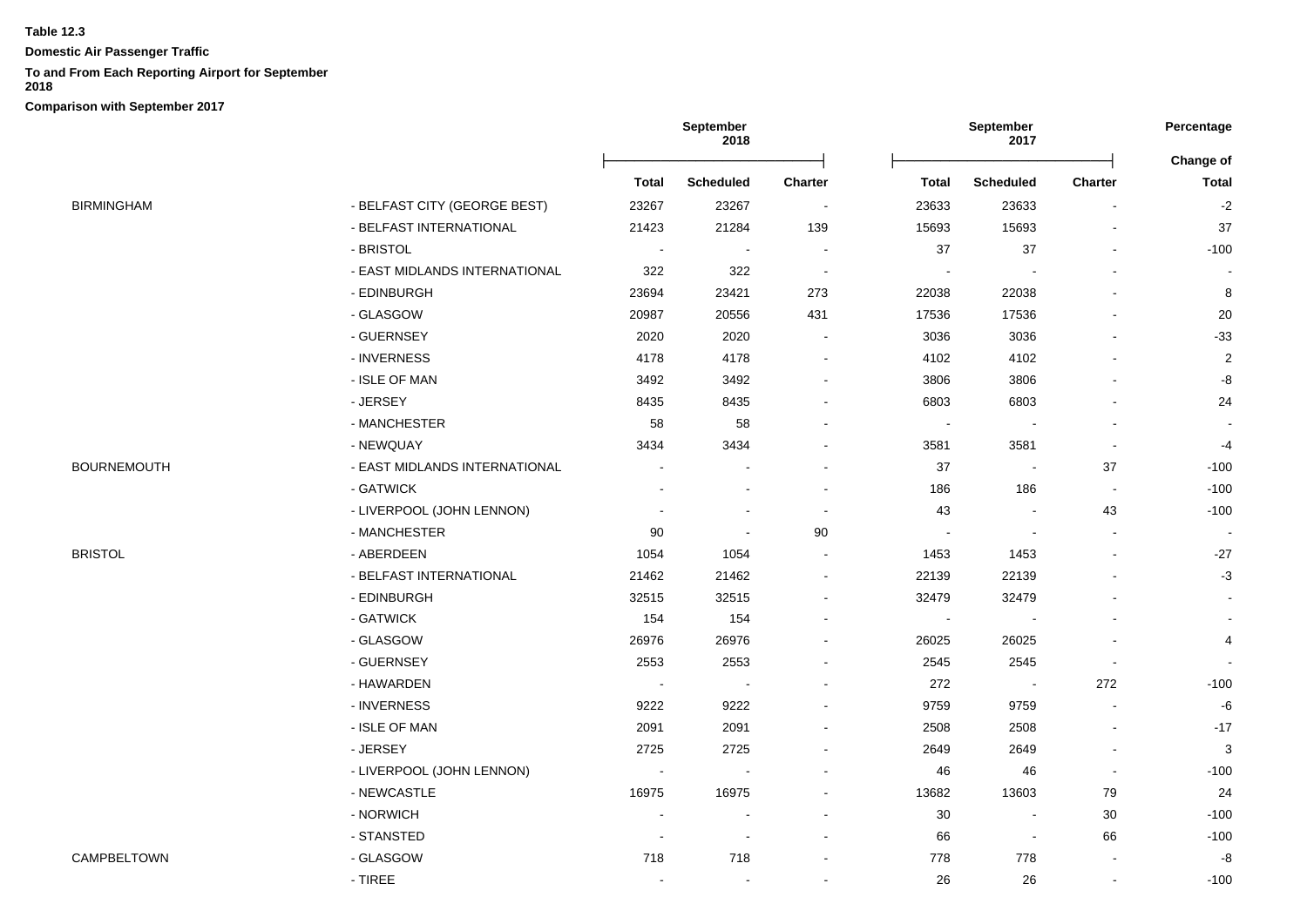**Domestic Air Passenger Traffic**

#### **To and From Each Reporting Airport for September**

**2018**

|                             |                              |                          | September<br>2018        | September<br>2017 |                | Percentage               |                |                           |
|-----------------------------|------------------------------|--------------------------|--------------------------|-------------------|----------------|--------------------------|----------------|---------------------------|
|                             |                              | <b>Total</b>             | <b>Scheduled</b>         | <b>Charter</b>    | <b>Total</b>   | <b>Scheduled</b>         | <b>Charter</b> | Change of<br><b>Total</b> |
| <b>CARDIFF WALES</b>        | - ABERDEEN                   | 55                       | 55                       | $\blacksquare$    | 55             | 55                       |                |                           |
|                             | - ANGLESEY (VALLEY)          | 1163                     | 1163                     |                   | 1221           | 1221                     |                | $-5$                      |
|                             | - BELFAST CITY (GEORGE BEST) | 5188                     | 5146                     | 42                | 3838           | 3838                     |                | 35                        |
|                             | - DURHAM TEES VALLEY         | 71                       | $\sim$                   | 71                | $\blacksquare$ |                          |                |                           |
|                             | - EDINBURGH                  | 8334                     | 8334                     | $\sim$            | 8373           | 8373                     |                | $\blacksquare$            |
|                             | - GLASGOW                    | 2118                     | 2118                     |                   | 2370           | 2330                     | 40             | $-11$                     |
|                             | - GUERNSEY                   | 72                       | 72                       |                   | 572            | 572                      |                | $-87$                     |
|                             | - JERSEY                     | 2100                     | 2100                     |                   | 1870           | 1870                     |                | 12                        |
|                             | - LEEDS BRADFORD             |                          |                          |                   | 40             | $\sim$                   | 40             | $-100$                    |
|                             | - LONDON CITY                | $\blacksquare$           | $\overline{\phantom{a}}$ | $\sim$            | 2359           | 2359                     | $\blacksquare$ | $-100$                    |
|                             | - LUTON                      | 73                       | $\blacksquare$           | 73                | 70             | $\overline{\phantom{a}}$ | 70             | $\overline{4}$            |
|                             | - MANCHESTER                 | 151                      | $\overline{c}$           | 149               |                |                          |                |                           |
|                             | - NEWCASTLE                  | 1163                     | 1163                     |                   | 1337           | 1162                     | 175            | $-13$                     |
|                             | - STANSTED                   | $\overline{\phantom{a}}$ | $\sim$                   |                   | 36             | $\sim$                   | 36             | $-100$                    |
| CITY OF DERRY (EGLINTON)    | - DUNDEE                     | $\overline{\phantom{a}}$ | $\overline{\phantom{a}}$ |                   | 16             | $\overline{\phantom{a}}$ | 16             | $-100$                    |
|                             | - GLASGOW                    | 4310                     | 4310                     |                   | 7411           | 7411                     |                | $-42$                     |
|                             | - LIVERPOOL (JOHN LENNON)    | 4061                     | 4061                     |                   | 2992           | 2992                     |                | 36                        |
|                             | - STANSTED                   | 3765                     | 3765                     |                   | 3926           | 3926                     |                | $-4$                      |
| DONCASTER SHEFFIELD         | - BELFAST CITY (GEORGE BEST) | 2539                     | 2539                     |                   |                |                          |                | $\overline{\phantom{a}}$  |
|                             | - BIRMINGHAM                 | $\overline{2}$           | 2                        |                   | 6              | 6                        |                | $-67$                     |
|                             | - JERSEY                     | 4690                     | 4690                     |                   | 4419           | 4419                     |                | $\,6$                     |
|                             | - LIVERPOOL (JOHN LENNON)    | $\sim$                   | $\sim$                   |                   | 172            | 172                      |                | $-100$                    |
|                             | - NEWQUAY                    | 970                      | 970                      |                   | 1209           | 1209                     |                | $-20$                     |
| <b>DUNDEE</b>               | - STANSTED                   | 1818                     | 1818                     |                   | 1626           | 1626                     |                | 12                        |
| <b>DURHAM TEES VALLEY</b>   | - ABERDEEN                   | 1598                     | 1598                     |                   | 1366           | 1366                     |                | 17                        |
|                             | - CARDIFF WALES              | 71                       |                          | 71                |                |                          |                |                           |
|                             | - HUMBERSIDE                 |                          | $\overline{\phantom{a}}$ |                   | 66             | 66                       |                | $-100$                    |
|                             | - JERSEY                     | 498                      | 498                      | $\sim$            | 441            | 441                      |                | 13                        |
|                             | - NORWICH                    | 72                       | $\blacksquare$           | 72                | 72             | $\overline{\phantom{a}}$ | 72             |                           |
| EAST MIDLANDS INTERNATIONAL | - BELFAST CITY (GEORGE BEST) | 12868                    | 12868                    |                   | 14318          | 14318                    |                | $-10$                     |
|                             | - BIRMINGHAM                 |                          |                          |                   | 216            | 212                      | 4              | $-100$                    |
|                             | - BOURNEMOUTH                |                          | $\blacksquare$           |                   | 37             | $\blacksquare$           | 37             | $-100$                    |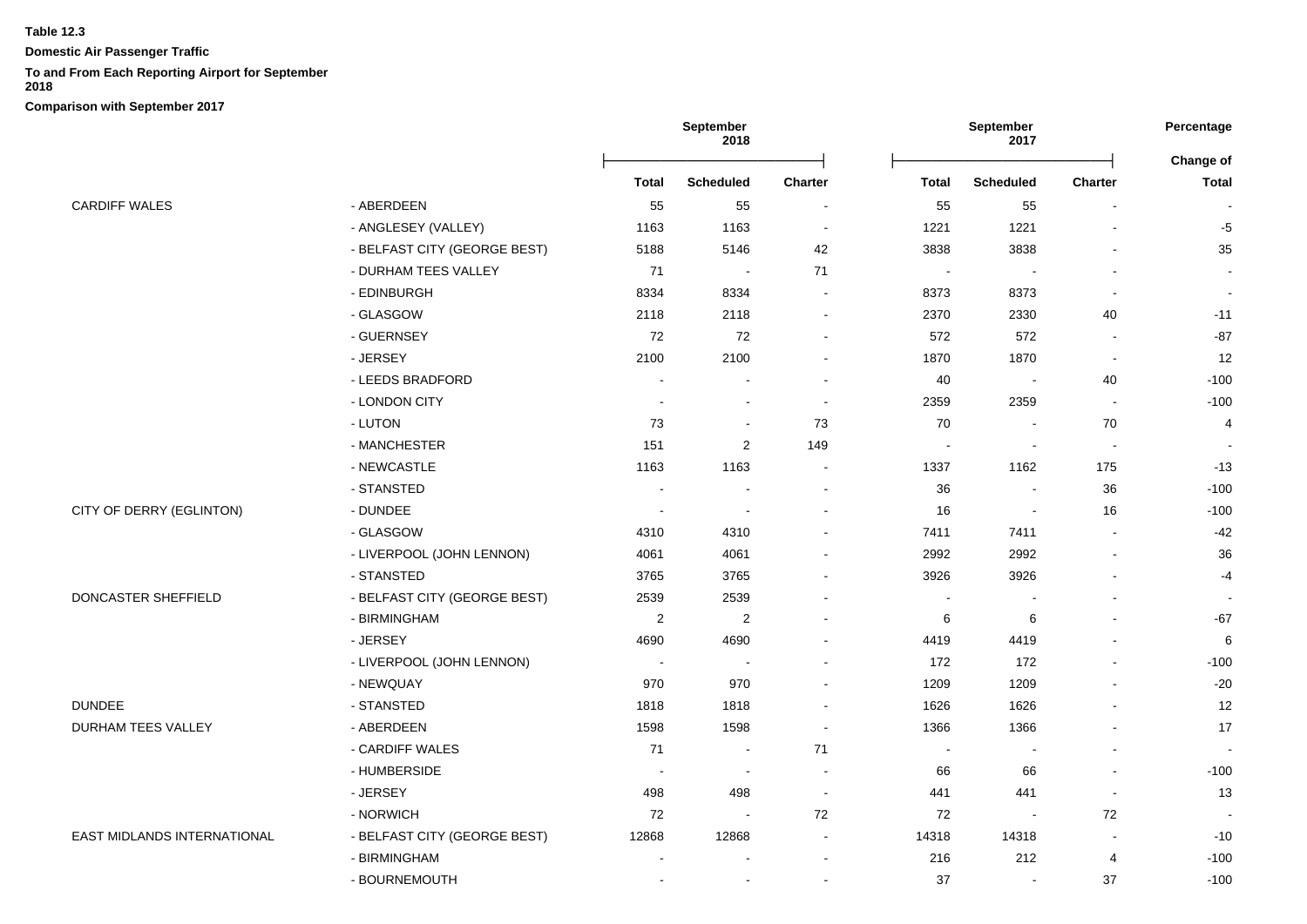**Domestic Air Passenger Traffic**

# **To and From Each Reporting Airport for September**

**2018**

|                             |                               | <b>September</b><br>2018 |                          | September<br>2017        |                          |                          | Percentage               |                           |
|-----------------------------|-------------------------------|--------------------------|--------------------------|--------------------------|--------------------------|--------------------------|--------------------------|---------------------------|
|                             |                               | <b>Total</b>             | <b>Scheduled</b>         | <b>Charter</b>           | <b>Total</b>             | <b>Scheduled</b>         | Charter                  | Change of<br><b>Total</b> |
| EAST MIDLANDS INTERNATIONAL | - EDINBURGH                   | 8587                     | 8587                     |                          | 8803                     | 8803                     |                          | $-2$                      |
|                             | - GLASGOW                     | 8159                     | 8159                     | $\sim$                   | 8702                     | 8702                     |                          | -6                        |
|                             | - GUERNSEY                    | 2367                     | 2302                     | 65                       | 2802                     | 2802                     |                          | $-16$                     |
|                             | - JERSEY                      | 3698                     | 3698                     |                          | 3664                     | 3664                     | $\sim$                   | $\overline{1}$            |
|                             | - LIVERPOOL (JOHN LENNON)     | $\sim$                   | $\blacksquare$           |                          | 77                       | $\sim$                   | 77                       | $-100$                    |
|                             | - MANCHESTER                  | 186                      | 186                      |                          | $\overline{\phantom{a}}$ | $\blacksquare$           | $\overline{\phantom{a}}$ | $\blacksquare$            |
|                             | - SOUTHAMPTON                 | $\sim$                   | $\overline{\phantom{a}}$ |                          | 23                       | 23                       | $\blacksquare$           | $-100$                    |
|                             | - STANSTED                    | 166                      | 166                      |                          | 185                      | 185                      |                          | $-10$                     |
| EDINBURGH                   | - ABERDEEN                    |                          |                          |                          | 150                      | 150                      |                          | $-100$                    |
|                             | - BELFAST CITY (GEORGE BEST)  | 12895                    | 12895                    |                          | 15415                    | 15415                    |                          | $-16$                     |
|                             | - BELFAST INTERNATIONAL       | 28053                    | 28053                    |                          | 22730                    | 22730                    |                          | 23                        |
|                             | - BENBECULA                   |                          |                          | $\overline{\phantom{a}}$ | 306                      | 306                      |                          | $-100$                    |
|                             | - BIRMINGHAM                  | 23797                    | 23519                    | 278                      | 22124                    | 22124                    |                          | 8                         |
|                             | - BRISTOL                     | 32717                    | 32717                    | $\blacksquare$           | 32472                    | 32472                    |                          | 1                         |
|                             | - CARDIFF WALES               | 8342                     | 8342                     | $\blacksquare$           | 8358                     | 8358                     |                          |                           |
|                             | - EAST MIDLANDS INTERNATIONAL | 8544                     | 8544                     | $\blacksquare$           | 8870                     | 8870                     |                          | -4                        |
|                             | - EXETER                      | 4049                     | 4049                     |                          | 4003                     | 4003                     |                          | 1                         |
|                             | - GATWICK                     | 65523                    | 65523                    |                          | 62134                    | 62134                    |                          | $\mathbf 5$               |
|                             | - GLASGOW                     | $\overline{\phantom{a}}$ |                          |                          | 178                      | 178                      |                          | $-100$                    |
|                             | - HEATHROW                    | 103559                   | 103559                   |                          | 104391                   | 104391                   |                          | $-1$                      |
|                             | - ISLE OF MAN                 | 721                      | 721                      |                          | 375                      | 375                      |                          | 92                        |
|                             | - JERSEY                      | 3012                     | 3012                     |                          | 1455                     | 1455                     |                          | 107                       |
|                             | - KIRKWALL                    | 4381                     | 4381                     |                          | 4286                     | 4286                     |                          | $\overline{c}$            |
|                             | - LONDON CITY                 | 42942                    | 42942                    |                          | 41685                    | 41685                    |                          | 3                         |
|                             | - LUTON                       | 25912                    | 25912                    |                          | 24352                    | 24352                    |                          | 6                         |
|                             | - MANCHESTER                  | 10087                    | 10087                    |                          | 9478                     | 9478                     |                          | 6                         |
|                             | - NEWQUAY                     | 420                      | 420                      | $\sim$                   | 1208                     | 1208                     |                          | $-65$                     |
|                             | - NORWICH                     | 2556                     | 2556                     |                          | 2572                     | 2572                     |                          | $-1$                      |
|                             | - SOUTHAMPTON                 | 15363                    | 15363                    |                          | 18288                    | 18288                    |                          | $-16$                     |
|                             | - SOUTHEND                    | 65                       | 65                       | $\sim$                   | $\overline{\phantom{a}}$ | $\overline{\phantom{a}}$ |                          |                           |
|                             | - STANSTED                    | 62753                    | 62753                    |                          | 62010                    | 62010                    |                          | $\mathbf{1}$              |
|                             | - STORNOWAY                   | 1662                     | 1662                     |                          | 1282                     | 1282                     |                          | $30\,$                    |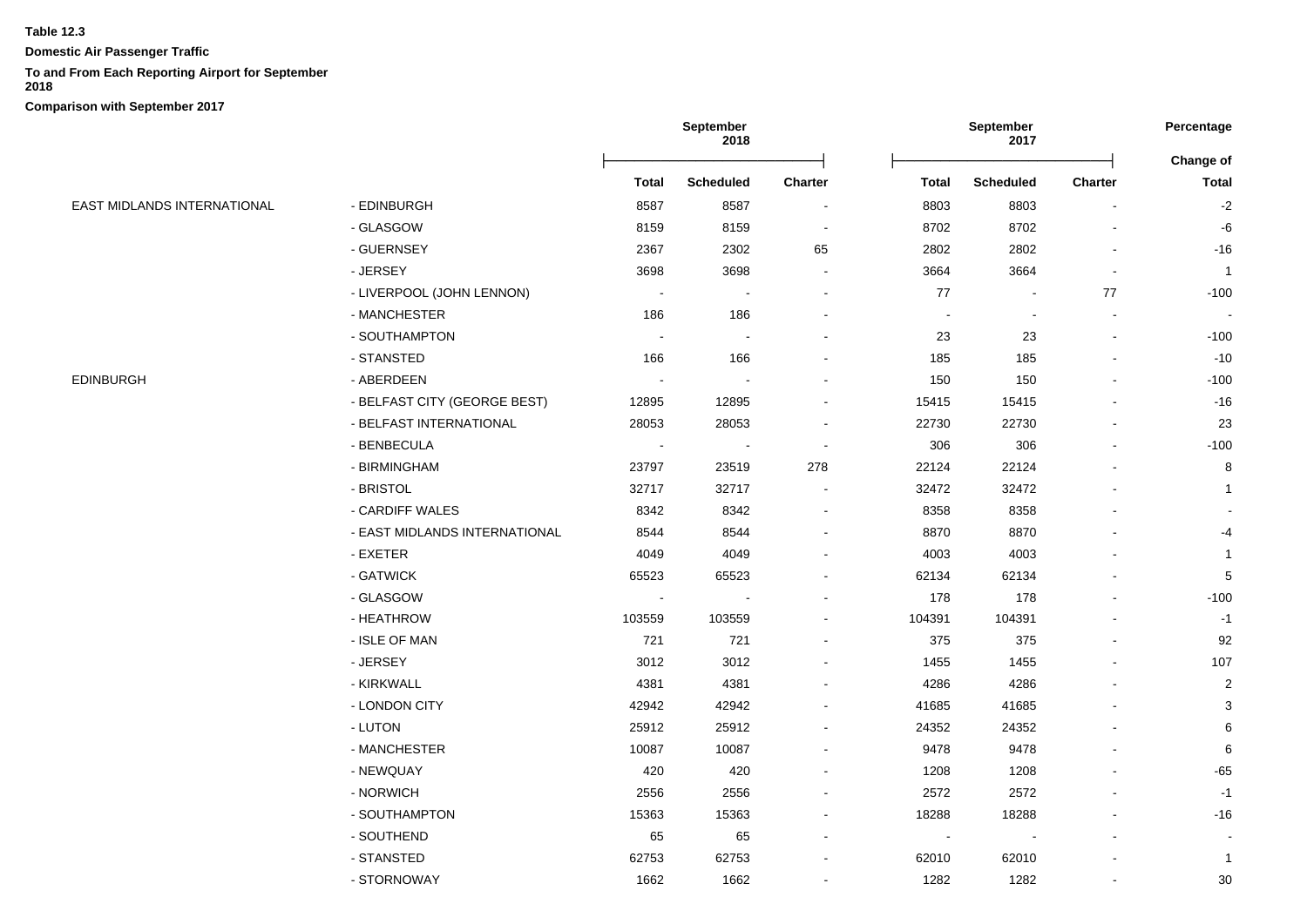**Domestic Air Passenger Traffic**

### **To and From Each Reporting Airport for September**

**2018**

|                                       |                               | September<br>2018        |                  |         | September<br>2017 |                  |                | Percentage     |
|---------------------------------------|-------------------------------|--------------------------|------------------|---------|-------------------|------------------|----------------|----------------|
|                                       |                               |                          |                  |         |                   |                  |                | Change of      |
|                                       |                               | <b>Total</b>             | <b>Scheduled</b> | Charter | Total             | <b>Scheduled</b> | Charter        | <b>Total</b>   |
| EDINBURGH<br>EXETER<br><b>GLASGOW</b> | - SUMBURGH                    | 4643                     | 4643             |         | 4813              | 4813             |                | $-4$           |
|                                       | - WICK JOHN O GROATS          | 874                      | 874              |         | 885               | 885              |                | $-1$           |
|                                       | - BELFAST CITY (GEORGE BEST)  | 3507                     | 3507             |         | 3459              | 3459             |                | $\overline{1}$ |
|                                       | - EDINBURGH                   | 4157                     | 4157             |         | 4003              | 4003             |                | 4              |
|                                       | - GLASGOW                     | 4008                     | 4008             |         | 3816              | 3816             |                | $\,$ 5 $\,$    |
|                                       | - GUERNSEY                    | 2754                     | 2754             |         | 2997              | 2997             |                | $\mbox{-}8$    |
|                                       | - ISLES OF SCILLY (ST.MARYS)  | 1741                     | 1741             |         | 2011              | 2011             |                | $-13$          |
|                                       | - JERSEY                      | 3815                     | 3815             |         | 4070              | 4070             |                | -6             |
|                                       | - LONDON CITY                 | 3161                     | 3161             |         | 3080              | 3080             |                | 3              |
|                                       | - MANCHESTER                  | 11400                    | 11400            |         | 11184             | 11184            |                | 2              |
|                                       | - NEWCASTLE                   | 4351                     | 4230             | 121     | 3900              | 3900             |                | 12             |
|                                       | - NORWICH                     | 2631                     | 2631             |         | 2445              | 2445             |                | 8              |
|                                       | - SOUTHAMPTON                 |                          |                  |         | 39                | 39               |                | $-100$         |
|                                       | - SOUTHEND                    | $\overline{\phantom{a}}$ |                  |         | 44                | 44               |                | $-100$         |
|                                       | - BARRA                       | 1359                     | 1359             |         | 1448              | 1448             |                | $-6$           |
|                                       | - BELFAST CITY (GEORGE BEST)  | 12048                    | 12048            |         | 13764             | 13764            |                | $-12$          |
|                                       | - BELFAST INTERNATIONAL       | 24155                    | 24155            |         | 16776             | 16776            |                | 44             |
|                                       | - BENBECULA                   | 2543                     | 2543             |         | 2169              | 2169             |                | 17             |
|                                       | - BIRMINGHAM                  | 21051                    | 20621            | 430     | 17550             | 17550            |                | 20             |
|                                       | - BRISTOL                     | 26931                    | 26931            |         | 25870             | 25870            |                | $\overline{4}$ |
|                                       | - CAMPBELTOWN                 | 720                      | 720              |         | 781               | 781              |                | -8             |
|                                       | - CARDIFF WALES               | 2123                     | 2123             |         | 2341              | 2341             |                | -9             |
|                                       | - CITY OF DERRY (EGLINTON)    | 4311                     | 4311             |         | 7369              | 7369             |                | -41            |
|                                       | - EAST MIDLANDS INTERNATIONAL | 8159                     | 8159             |         | 8626              | 8626             |                | $-5$           |
|                                       | - EXETER                      | 4027                     | 4027             |         | 3781              | 3781             |                | $\overline{7}$ |
|                                       | - GATWICK                     | 52838                    | 52838            |         | 52893             | 52893            |                |                |
|                                       | - GUERNSEY                    | 227                      | 227              |         |                   |                  |                |                |
|                                       | - HEATHROW                    | 79897                    | 79897            |         | 74168             | 74168            |                | 8              |
|                                       | - ISLAY                       | 3052                     | 3052             |         | 3230              | 3230             |                | -6             |
|                                       | - ISLE OF MAN                 |                          |                  |         | 361               | 361              |                | $-100$         |
|                                       | - JERSEY                      | 5315                     | 5315             |         | 5495              | 5495             |                | $-3$           |
|                                       | - KIRKWALL                    | 2499                     | 2499             |         | 1577              | 1577             | $\blacksquare$ | 58             |
|                                       |                               |                          |                  |         |                   |                  |                |                |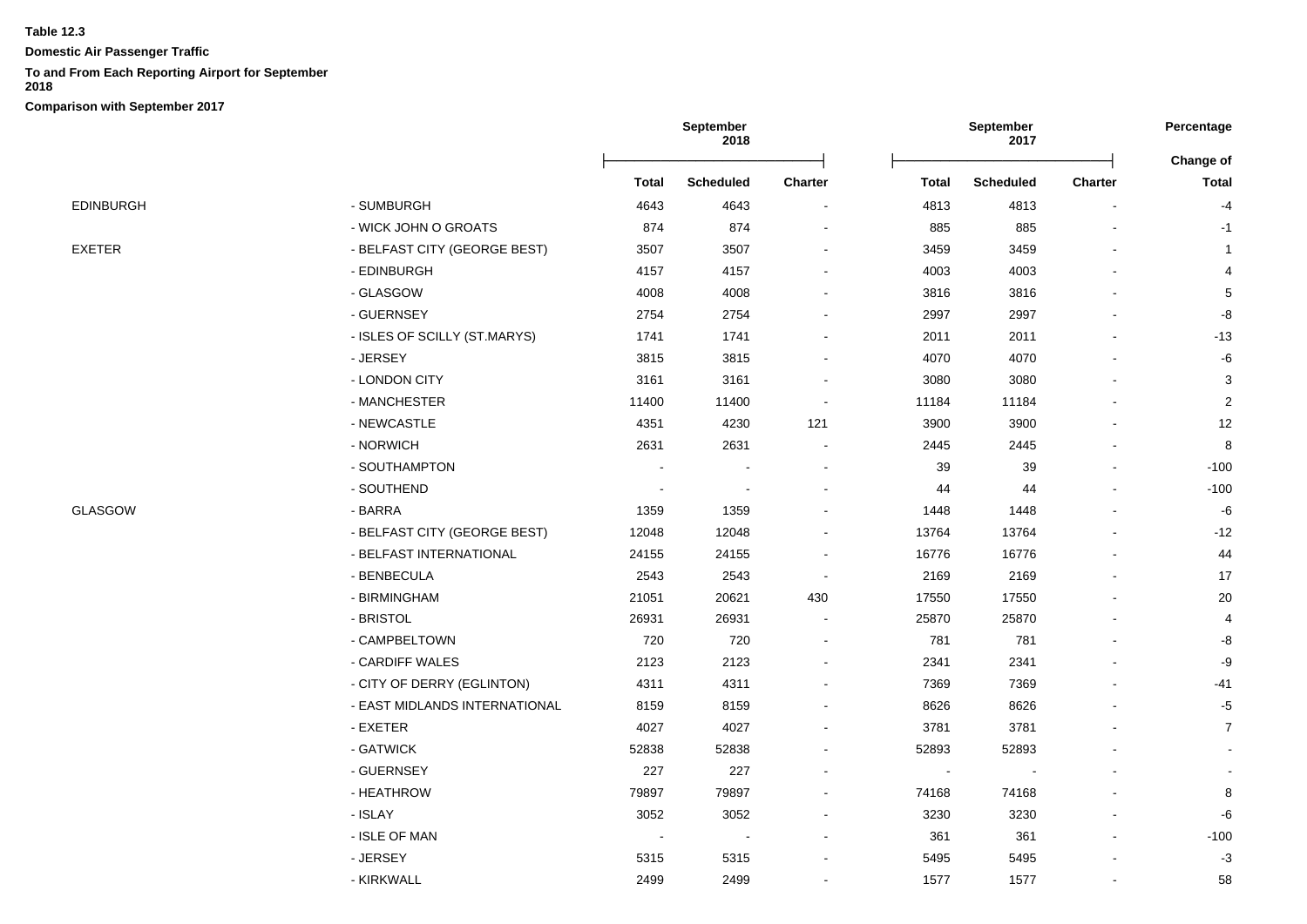**Domestic Air Passenger Traffic**

# **To and From Each Reporting Airport for September**

**2018**

|                 |                               |              | September<br>2018 |                          | September<br>2017        |                  |                          | Percentage                |  |
|-----------------|-------------------------------|--------------|-------------------|--------------------------|--------------------------|------------------|--------------------------|---------------------------|--|
|                 |                               | <b>Total</b> | <b>Scheduled</b>  | <b>Charter</b>           | Total                    | <b>Scheduled</b> | <b>Charter</b>           | Change of<br><b>Total</b> |  |
| GLASGOW         | - LONDON CITY                 | 21277        | 21277             |                          | 21670                    | 21670            |                          | $-2$                      |  |
|                 | - LUTON                       | 21355        | 21355             | $\blacksquare$           | 19216                    | 19216            |                          | 11                        |  |
|                 | - MANCHESTER                  | 6329         | 6140              | 189                      | 5619                     | 5619             | $\blacksquare$           | 13                        |  |
|                 | - NEWQUAY                     | 119          | 119               |                          | 192                      | 192              |                          | $-38$                     |  |
|                 | - SOUTHAMPTON                 | 15945        | 15945             |                          | 18256                    | 18256            |                          | $-13$                     |  |
|                 | - SOUTHEND                    | 5172         | 5172              |                          | $\blacksquare$           | $\blacksquare$   |                          | $\blacksquare$            |  |
|                 | - STANSTED                    | 35603        | 35603             |                          | 48683                    | 48683            | $\blacksquare$           | $-27$                     |  |
|                 | - STORNOWAY                   | 6222         | 6222              |                          | 7192                     | 7192             |                          | $-13$                     |  |
|                 | - SUMBURGH                    | 3026         | 3026              |                          | 2714                     | 2714             |                          | 11                        |  |
|                 | - TIREE                       | 1078         | 1078              |                          | 1047                     | 1047             |                          | 3                         |  |
| <b>GUERNSEY</b> | - ALDERNEY                    | 3099         | 3099              |                          | 3343                     | 3343             |                          | $-7$                      |  |
|                 | - BIRMINGHAM                  | 3369         | 3369              |                          | 2973                     | 2973             |                          | 13                        |  |
|                 | - BRISTOL                     | 2572         | 2572              |                          | 2327                     | 2327             |                          | 11                        |  |
|                 | - CARDIFF WALES               | 70           | $70\,$            |                          | 572                      | 572              | $\blacksquare$           | $-88$                     |  |
|                 | - EAST MIDLANDS INTERNATIONAL | 2393         | 2393              |                          | 2804                     | 2804             |                          | $-15$                     |  |
|                 | - EXETER                      | 2730         | 2730              |                          | 3019                     | 3019             |                          | $-10$                     |  |
|                 | - GATWICK                     | 30711        | 30711             |                          | 30179                    | 30179            |                          | $\overline{c}$            |  |
|                 | - GLASGOW                     | 237          | 237               | $\overline{\phantom{a}}$ | $\overline{\phantom{a}}$ |                  |                          |                           |  |
|                 | - JERSEY                      | 10153        | 10075             | 78                       | 9233                     | 9193             | 40                       | 10                        |  |
|                 | - LEEDS BRADFORD              | 1177         | 1177              |                          | 1429                     | 1429             | $\blacksquare$           | $-18$                     |  |
|                 | - LONDON CITY                 | $\sim$       |                   |                          | 2065                     | 2065             | $\blacksquare$           | $-100$                    |  |
|                 | - MANCHESTER                  | 6214         | 6214              |                          | 5840                     | 5840             |                          | 6                         |  |
|                 | - NORWICH                     | 257          | 257               |                          | 214                      | 214              |                          | 20                        |  |
|                 | - SOUTHAMPTON                 | 11741        | 11741             |                          | 11468                    | 11468            |                          | $\overline{2}$            |  |
|                 | - STANSTED                    | 3088         | 3088              |                          | 3033                     | 3033             |                          | $\overline{2}$            |  |
| HUMBERSIDE      | - ABERDEEN                    | 1760         | 1760              |                          | 1727                     | 1727             |                          | $\overline{2}$            |  |
|                 | - CONINGSBY                   | $\sim$       |                   | $\sim$                   | 26                       | $26\,$           | $\blacksquare$           | $-100$                    |  |
|                 | - DURHAM TEES VALLEY          | 31           | 31                | $\blacksquare$           | 52                       | 52               | $\overline{\phantom{a}}$ | -40                       |  |
|                 | - FARNBOROUGH                 | 53           |                   | 53                       | 29                       | $\blacksquare$   | 29                       | 83                        |  |
|                 | - JERSEY                      | 444          | $\sim$            | 444                      | 483                      | 483              | $\blacksquare$           | $\mbox{-}8$               |  |
|                 | - NORWICH                     | 3            | 3                 | $\blacksquare$           |                          |                  |                          |                           |  |
|                 | - WARTON                      | 21           | 21                | $\sim$                   | 20                       | 20               | $\blacksquare$           | $\sqrt{5}$                |  |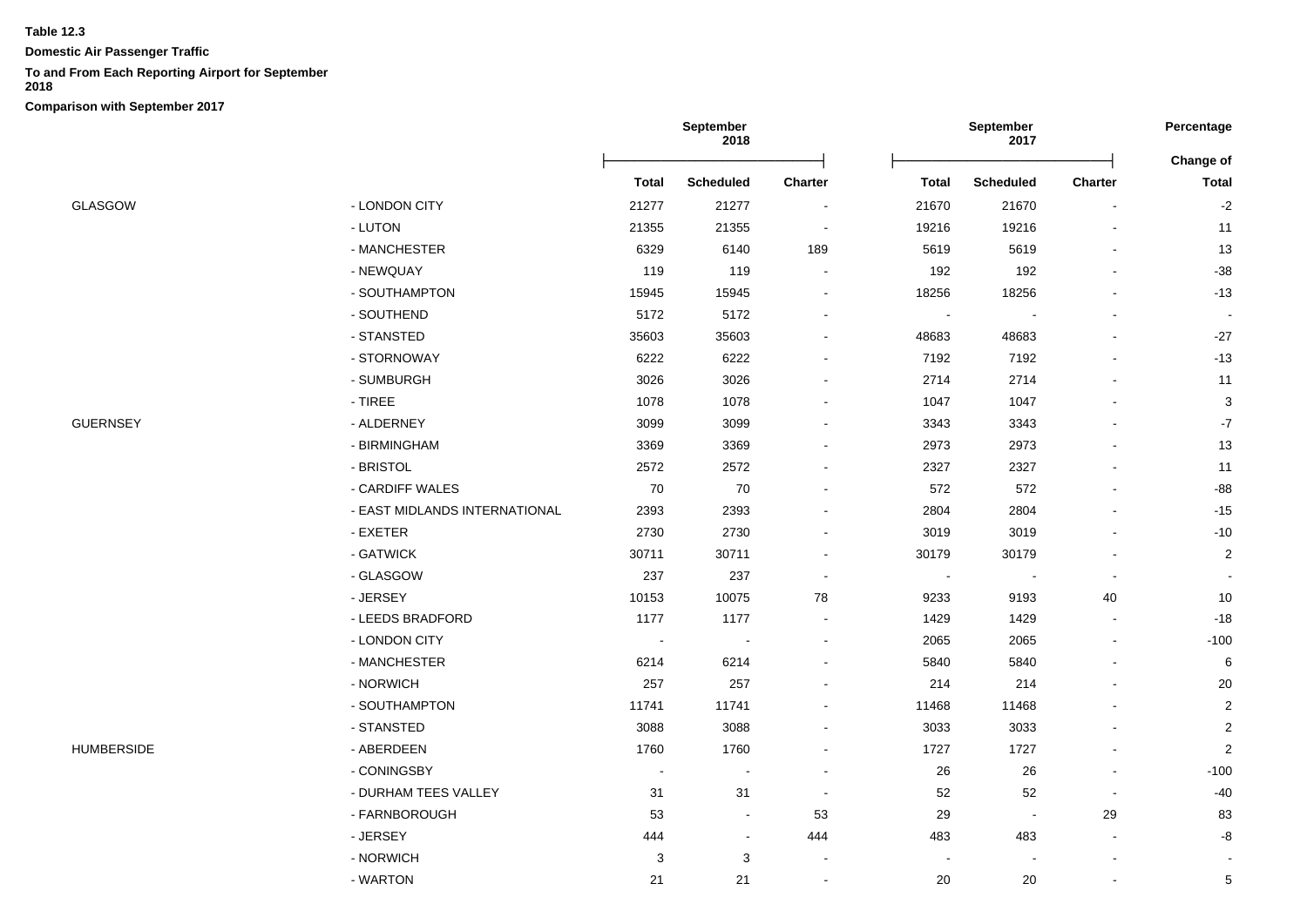**Domestic Air Passenger Traffic**

## **To and From Each Reporting Airport for September**

**2018**

|                    |                              |                          | September<br>2018 |                          |                          | September<br>2017        |                          | Percentage               |
|--------------------|------------------------------|--------------------------|-------------------|--------------------------|--------------------------|--------------------------|--------------------------|--------------------------|
|                    |                              |                          |                   |                          |                          |                          |                          | Change of                |
|                    |                              | <b>Total</b>             | <b>Scheduled</b>  | Charter                  | <b>Total</b>             | <b>Scheduled</b>         | Charter                  | <b>Total</b>             |
| <b>INVERNESS</b>   | - ABERDEEN                   | 33                       | 33                | $\blacksquare$           | 79                       | 79                       |                          | $-58$                    |
|                    | - BELFAST CITY (GEORGE BEST) | 3287                     | 3287              |                          | 3298                     | 3298                     |                          |                          |
|                    | - BIRMINGHAM                 | 4193                     | 4193              |                          | 4035                     | 4035                     |                          | 4                        |
|                    | - BRISTOL                    | 9301                     | 9301              |                          | 9764                     | 9764                     |                          | $-5$                     |
|                    | - EDINBURGH                  | $\blacksquare$           | $\sim$            | ۰                        | 11                       | 11                       |                          | $-100$                   |
|                    | - GATWICK                    | 23163                    | 23163             |                          | 23493                    | 23493                    |                          | $-1$                     |
|                    | - HEATHROW                   | 10458                    | 10458             |                          | 7828                     | 7828                     |                          | 34                       |
|                    | - JERSEY                     | 305                      | 305               |                          | 453                      | 453                      |                          | $-33$                    |
|                    | - KIRKWALL                   | 2416                     | 2416              | ä,                       | 2261                     | 2261                     |                          | $\overline{7}$           |
|                    | - LUTON                      | 15277                    | 15277             | $\blacksquare$           | 13782                    | 13782                    |                          | 11                       |
|                    | - MANCHESTER                 | 5432                     | 5432              | ۰                        | 4961                     | 4961                     |                          | $\boldsymbol{9}$         |
|                    | - SCATSTA                    | $\overline{\phantom{a}}$ |                   |                          | 29                       | 29                       |                          | $-100$                   |
|                    | - STORNOWAY                  | 2403                     | 2403              | $\blacksquare$           | 2459                     | 2459                     |                          | $-2$                     |
|                    | - SUMBURGH                   | $\sim$                   | $\sim$            |                          | 43                       | 43                       |                          | $-100$                   |
| ISLAY              | - COLONSAY                   | 31                       | 31                |                          | $\overline{\phantom{a}}$ | $\overline{\phantom{a}}$ |                          | $\overline{\phantom{a}}$ |
|                    | - GLASGOW                    | 2996                     | 2996              |                          | 3142                     | 3142                     |                          | $-5$                     |
|                    | - OBAN (NORTH CONNEL)        | 24                       | 24                |                          |                          |                          |                          |                          |
| <b>ISLE OF MAN</b> | - BELFAST CITY (GEORGE BEST) | $\overline{\phantom{a}}$ |                   |                          | 779                      | 779                      |                          | $-100$                   |
|                    | - BELFAST INTERNATIONAL      | 1672                     | 1672              |                          | $\blacksquare$           |                          |                          |                          |
|                    | - BIRMINGHAM                 | 3494                     | 3494              |                          | 3830                     | 3830                     |                          | -9                       |
|                    | - BRISTOL                    | 2181                     | 2181              | $\blacksquare$           | 2506                     | 2506                     |                          | $-13$                    |
|                    | - EDINBURGH                  | 679                      | 606               | 73                       | 377                      | 377                      |                          | 80                       |
|                    | - GATWICK                    | 15192                    | 15192             | $\overline{\phantom{a}}$ | 14688                    | 14688                    |                          | 3                        |
|                    | - GLASGOW                    | $\overline{\phantom{a}}$ |                   | $\blacksquare$           | 358                      | 358                      |                          | $-100$                   |
|                    | - INVERNESS                  | 48                       | ä,                | 48                       |                          |                          |                          |                          |
|                    | - LEEDS BRADFORD             | $\overline{a}$           |                   | $\blacksquare$           | 63                       | 63                       |                          | $-100$                   |
|                    | - LIVERPOOL (JOHN LENNON)    | 20377                    | 20377             | $\blacksquare$           | 17346                    | 17202                    | 144                      | $17$                     |
|                    | - LONDON CITY                | 5436                     | 5436              | $\blacksquare$           | 5299                     | 5299                     |                          | $\sqrt{3}$               |
|                    | - LUTON                      | 3119                     | 3119              |                          | 2668                     | 2668                     |                          | 17                       |
|                    | - MANCHESTER                 | 14521                    | 14521             | $\blacksquare$           | 14660                    | 14660                    | $\overline{\phantom{a}}$ | $-1$                     |
|                    | - NEWCASTLE                  |                          |                   |                          | 52                       | 52                       |                          | $-100$                   |
|                    | - NORWICH                    | ÷.                       | $\sim$            |                          | 49                       | $\sim$                   | 49                       | $-100$                   |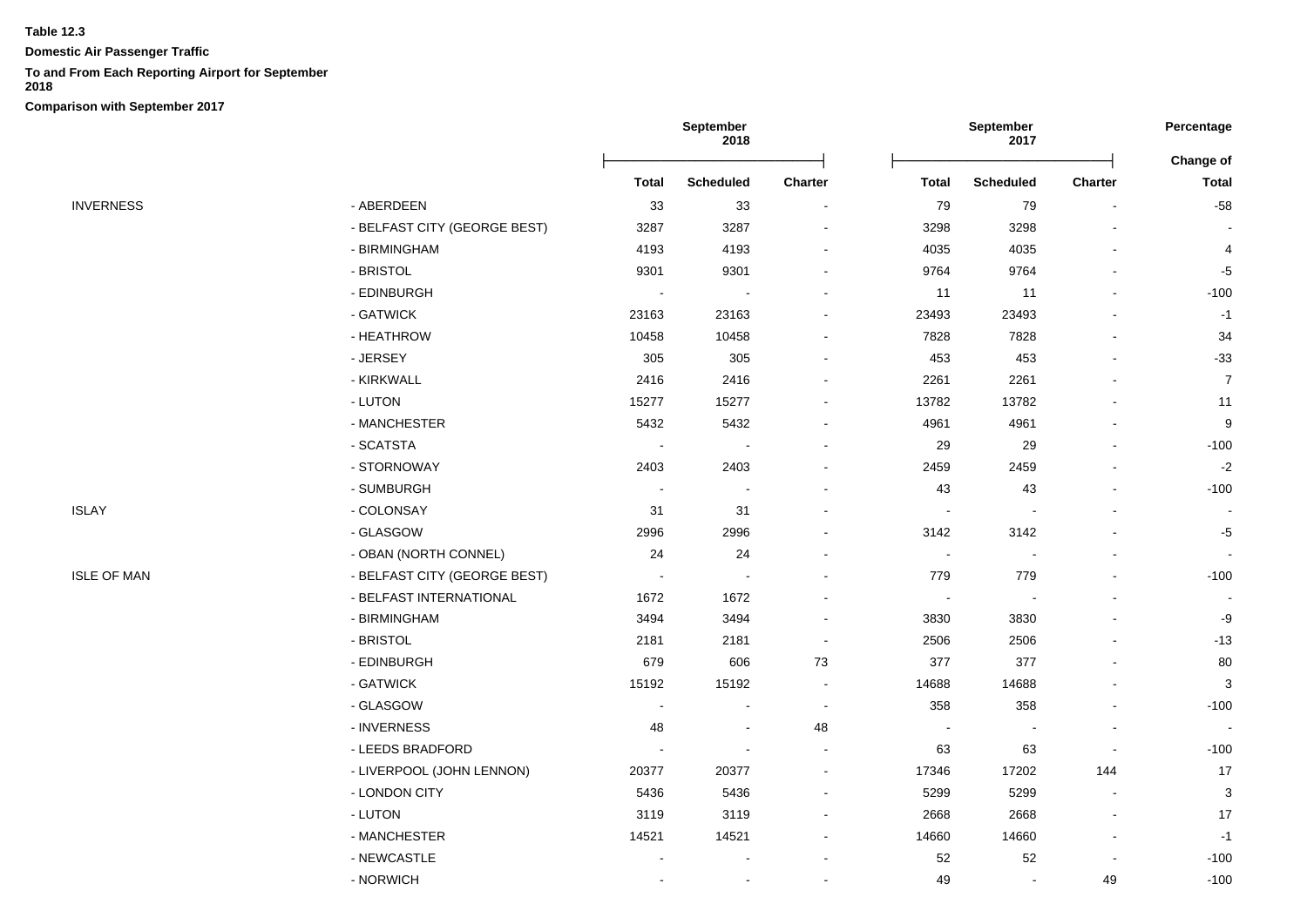**Domestic Air Passenger Traffic**

### **To and From Each Reporting Airport for September**

**2018**

|                    |                               | September<br>2018        |                          | September<br>2017        |              |                  | Percentage               |                           |
|--------------------|-------------------------------|--------------------------|--------------------------|--------------------------|--------------|------------------|--------------------------|---------------------------|
|                    |                               | <b>Total</b>             | <b>Scheduled</b>         | Charter                  | <b>Total</b> | <b>Scheduled</b> | <b>Charter</b>           | Change of<br><b>Total</b> |
| <b>ISLE OF MAN</b> | - SOUTHEND                    | $\overline{\phantom{a}}$ | $\sim$                   | $\blacksquare$           | 81           | 81               | $\overline{\phantom{a}}$ | $-100$                    |
| <b>JERSEY</b>      | - ABERDEEN                    | 447                      | 447                      |                          | 571          | 571              | $\overline{a}$           | $-22$                     |
|                    | - ALDERNEY                    | $\sim$                   | $\overline{\phantom{a}}$ |                          | 49           | 49               |                          | $-100$                    |
|                    | - BELFAST INTERNATIONAL       | 2496                     | 2496                     | $\overline{\phantom{a}}$ | 2470         | 2470             |                          | $\overline{1}$            |
|                    | - BIGGIN HILL                 | 37                       |                          | 37                       |              |                  |                          |                           |
|                    | - BIRMINGHAM                  | 7484                     | 7484                     |                          | 7464         | 7464             |                          |                           |
|                    | - BRISTOL                     | 2690                     | 2690                     |                          | 2580         | 2580             |                          | 4                         |
|                    | - CARDIFF WALES               | 2100                     | 2100                     |                          | 1859         | 1859             |                          | 13                        |
|                    | - DONCASTER SHEFFIELD         | 4442                     | 4442                     |                          | 4134         | 4134             |                          | $\overline{7}$            |
|                    | - DURHAM TEES VALLEY          | 498                      | 498                      |                          | 515          | 515              |                          | $-3$                      |
|                    | - EAST MIDLANDS INTERNATIONAL | 3715                     | 3715                     |                          | 3641         | 3641             |                          | $\overline{c}$            |
|                    | - EDINBURGH                   | 2961                     | 2961                     |                          | 1447         | 1447             |                          | 105                       |
|                    | - EXETER                      | 3026                     | 3026                     |                          | 4600         | 4600             |                          | $-34$                     |
|                    | - GATWICK                     | 58590                    | 58590                    |                          | 58436        | 58436            |                          |                           |
|                    | - GLASGOW                     | 5317                     | 5317                     | ÷,                       | 5466         | 5466             |                          | $-3$                      |
|                    | - GUERNSEY                    | 10834                    | 10754                    | 80                       | 8178         | 8178             |                          | 32                        |
|                    | - HUMBERSIDE                  | 444                      | 444                      | $\blacksquare$           | 477          | 477              |                          | $\textnormal{-}7$         |
|                    | - INVERNESS                   | 306                      | 306                      |                          | 452          | 452              |                          | $-32$                     |
|                    | - LEEDS BRADFORD              | 2859                     | 2859                     |                          | 2898         | 2898             |                          | $-1$                      |
|                    | - LIVERPOOL (JOHN LENNON)     | 13302                    | 13302                    |                          | 12091        | 12091            |                          | $10$                      |
|                    | - LONDON CITY                 | 3423                     | 3423                     |                          | 3483         | 3483             |                          | $-2$                      |
|                    | - LUTON                       | 6853                     | 6853                     |                          | 5687         | 5687             |                          | 21                        |
|                    | - MANCHESTER                  | 4619                     | 4619                     |                          | 4857         | 4857             |                          | $-5$                      |
|                    | - NEWCASTLE                   | 3634                     | 3634                     |                          | 2853         | 2853             |                          | 27                        |
|                    | - NORWICH                     | 1068                     | 1068                     |                          | 1095         | 1095             |                          | $-2$                      |
|                    | - SOUTHAMPTON                 | 16091                    | 16091                    |                          | 15806        | 15806            |                          | $\overline{2}$            |
|                    | - SOUTHEND                    | 6042                     | 6042                     |                          | 4315         | 4315             |                          | 40                        |
| KIRKWALL           | - ABERDEEN                    | 4512                     | 4512                     | $\overline{\phantom{a}}$ | 5152         | 5152             | $\overline{a}$           | $-12$                     |
|                    | - EDAY                        | 35                       | 35                       |                          | 62           | 62               |                          | $-44$                     |
|                    | - EDINBURGH                   | 4361                     | 4361                     |                          | 4243         | 4243             |                          | 3                         |
|                    | - FAIR ISLE                   | 26                       | 26                       |                          | 59           | 59               |                          | $-56$                     |
|                    | - GLASGOW                     | 2470                     | 2470                     |                          | 1497         | 1497             |                          | 65                        |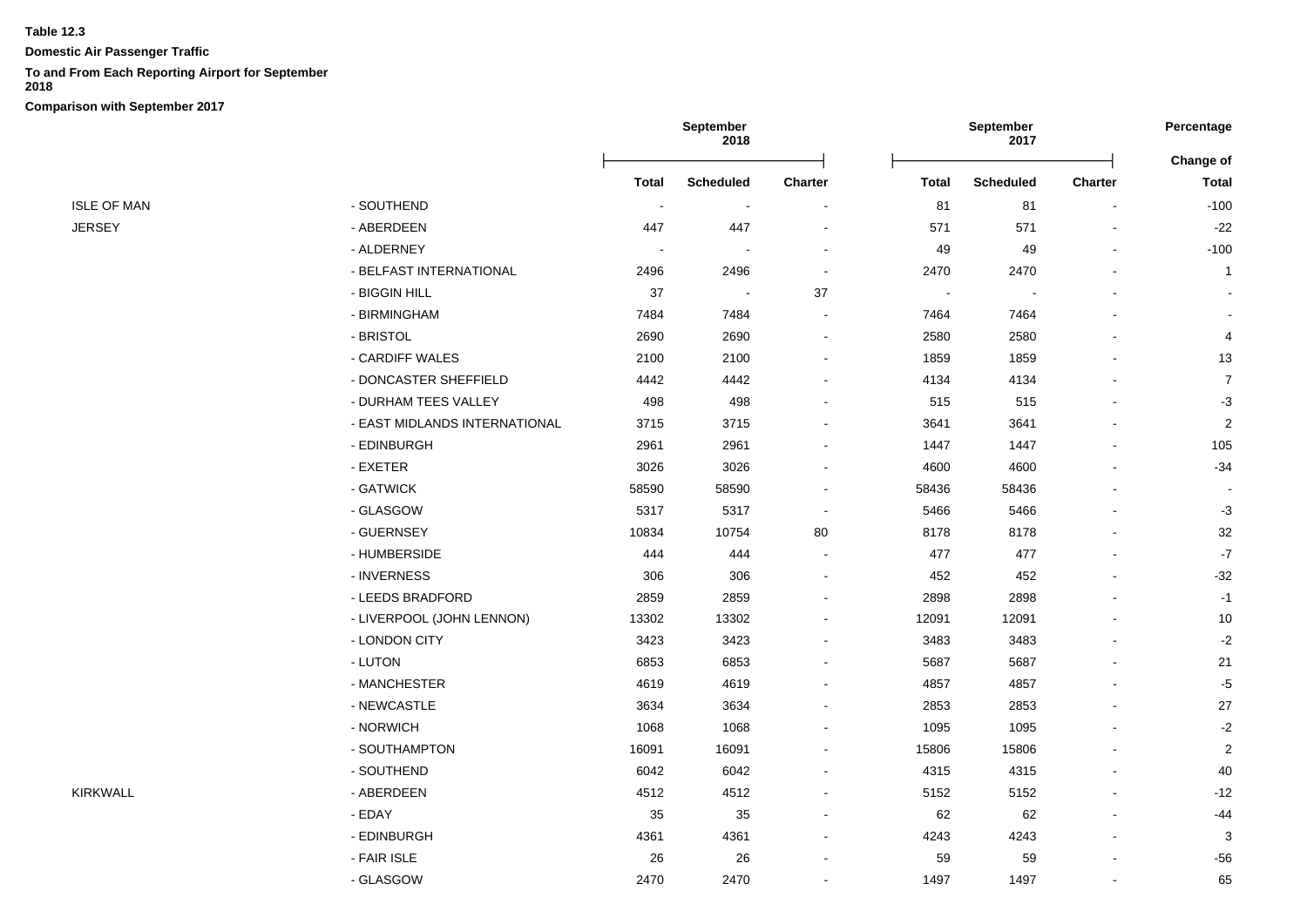**Domestic Air Passenger Traffic**

## **To and From Each Reporting Airport for September**

**2018**

|                           |                               | September<br>2018        |                          | September<br>2017            |              |                  | Percentage               |                                  |
|---------------------------|-------------------------------|--------------------------|--------------------------|------------------------------|--------------|------------------|--------------------------|----------------------------------|
|                           |                               | <b>Total</b>             | <b>Scheduled</b>         | <b>Charter</b>               | <b>Total</b> | <b>Scheduled</b> | <b>Charter</b>           | <b>Change of</b><br><b>Total</b> |
| KIRKWALL                  | - INVERNESS                   | 1295                     | 1295                     |                              | 1100         | 1100             |                          | 18                               |
|                           | - MANCHESTER                  | 43                       | 43                       |                              | $\sim$       | $\blacksquare$   |                          |                                  |
|                           | - NORTH RONALDSAY             | 555                      | 555                      | $\blacksquare$               | 665          | 665              | $\blacksquare$           | $-17$                            |
|                           | - PAPA WESTRAY                | 446                      | 446                      |                              | 495          | 495              |                          | $-10$                            |
|                           | - SANDAY                      | 236                      | 236                      |                              | 257          | 257              | $\overline{a}$           | -8                               |
|                           | - STRONSAY                    | 325                      | 325                      |                              | 341          | 341              |                          | $-5$                             |
|                           | - SUMBURGH                    | 991                      | 991                      |                              | 885          | 885              |                          | 12                               |
|                           | - WESTRAY                     | 293                      | 293                      |                              | 353          | 353              |                          | $-17$                            |
| <b>LEEDS BRADFORD</b>     | - ABERDEEN                    |                          |                          |                              | 1411         | 1411             |                          | $-100$                           |
|                           | - BELFAST CITY (GEORGE BEST)  | 12835                    | 12835                    |                              | 14036        | 14036            |                          | -9                               |
|                           | - CARDIFF WALES               | $\overline{\phantom{a}}$ |                          | $\qquad \qquad \blacksquare$ | 40           | $\blacksquare$   | 40                       | $-100$                           |
|                           | - GUERNSEY                    | 1167                     | 1167                     | $\blacksquare$               | 1419         | 1419             | $\blacksquare$           | $-18$                            |
|                           | - HEATHROW                    | 9073                     | 9073                     |                              | 16085        | 16085            | $\blacksquare$           | $-44$                            |
|                           | - ISLE OF MAN                 | $\sim$                   | $\overline{\phantom{a}}$ | $\blacksquare$               | 109          | 109              | $\blacksquare$           | $-100$                           |
|                           | - JERSEY                      | 2845                     | 2845                     |                              | 2892         | 2892             |                          | $-2$                             |
|                           | - MANCHESTER                  | $\sim$                   | $\overline{\phantom{a}}$ |                              | 136          | 136              | $\overline{a}$           | $-100$                           |
|                           | - NEWQUAY                     | 2722                     | 2722                     |                              | 2955         | 2955             |                          | -8                               |
|                           | - SOUTHAMPTON                 | 3014                     | 3014                     |                              | 2965         | 2965             |                          | $\overline{2}$                   |
| <b>LERWICK (TINGWALL)</b> | - FAIR ISLE                   | 248                      | 248                      |                              | 239          | 239              |                          | $\overline{4}$                   |
|                           | - FOULA                       | 61                       | 61                       |                              | 155          | 155              | $\blacksquare$           | $-61$                            |
|                           | - PAPA STOUR                  |                          | $\overline{a}$           |                              | 2            | $\overline{2}$   | $\blacksquare$           | $-100$                           |
|                           | - SUMBURGH                    | 4                        | 4                        | $\blacksquare$               | $\sim$       | $\sim$           | $\mathbf{r}$             |                                  |
| LIVERPOOL (JOHN LENNON)   | - BELFAST CITY (GEORGE BEST)  | 2172                     | 2172                     | ۰                            | 2898         | 2898             | $\blacksquare$           | $-25$                            |
|                           | - BELFAST INTERNATIONAL       | 39543                    | 39543                    |                              | 37413        | 37413            | $\overline{\phantom{a}}$ | 6                                |
|                           | - BIRMINGHAM                  |                          |                          |                              | 106          | 106              | $\blacksquare$           | $-100$                           |
|                           | - BOURNEMOUTH                 |                          |                          |                              | 89           |                  | 89                       | $-100$                           |
|                           | - BRISTOL                     | $\overline{\phantom{a}}$ | $\overline{\phantom{a}}$ | $\blacksquare$               | 34           | 34               | $\sim$                   | $-100$                           |
|                           | - CITY OF DERRY (EGLINTON)    | 4017                     | 4017                     | $\sim$                       | 2949         | 2949             | $\sim$                   | 36                               |
|                           | - DONCASTER SHEFFIELD         | $\sim$                   | $\blacksquare$           | $\blacksquare$               | 163          | 163              | $\blacksquare$           | $-100$                           |
|                           | - EAST MIDLANDS INTERNATIONAL | 40                       | $\overline{a}$           | 40                           | 149          | $\blacksquare$   | 149                      | $-73$                            |
|                           | - FARNBOROUGH                 | 80                       | $\overline{\phantom{a}}$ | 80                           | 28           | $\blacksquare$   | 28                       | 186                              |
|                           | - GATWICK                     | 79                       | $\blacksquare$           | 79                           | 41           | 41               | $\blacksquare$           | 93                               |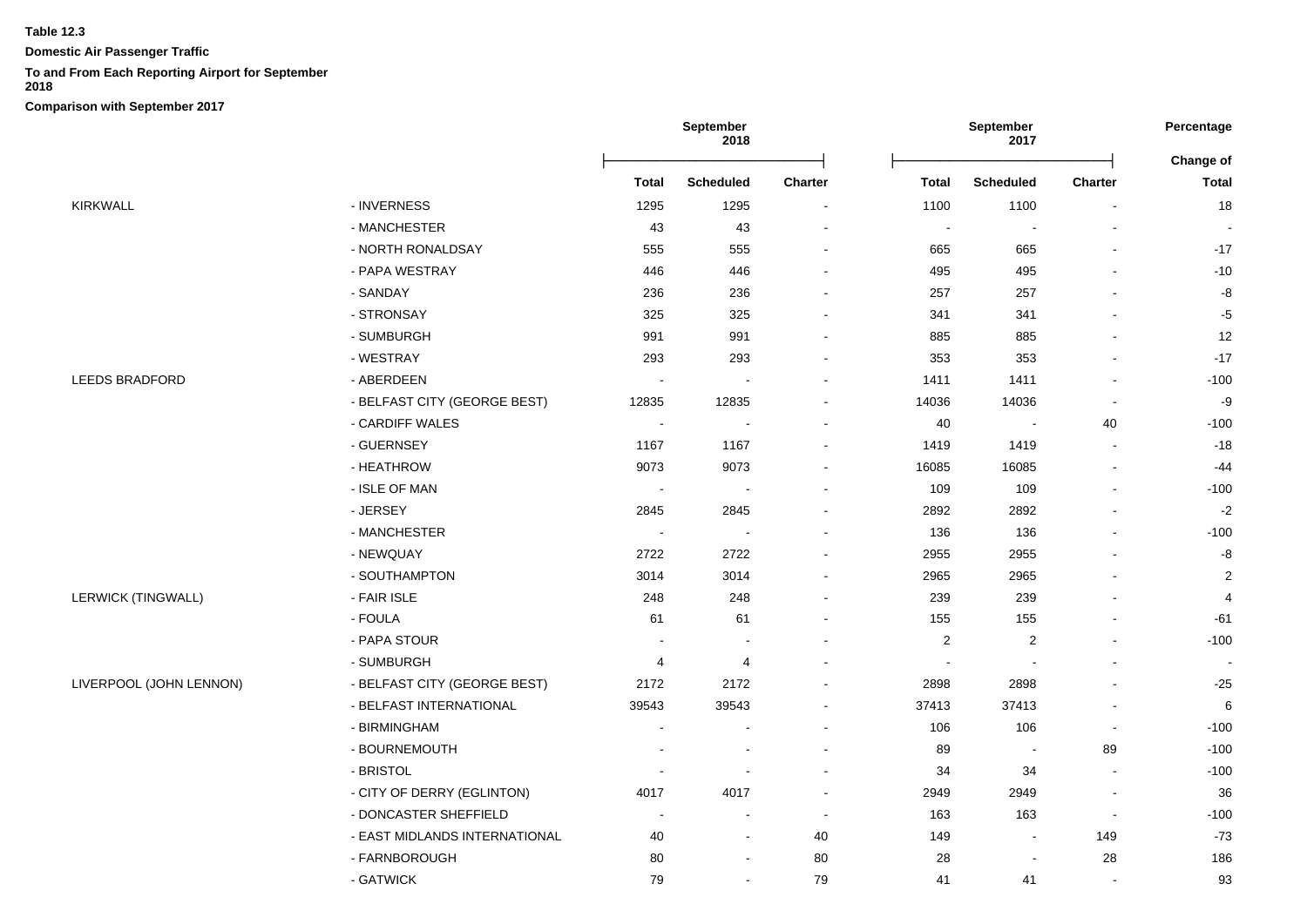**Domestic Air Passenger Traffic**

# **To and From Each Reporting Airport for September**

**2018**

|                         |                              | September<br>2018 |                          |                          | September<br>2017        |                  |                          | Percentage   |
|-------------------------|------------------------------|-------------------|--------------------------|--------------------------|--------------------------|------------------|--------------------------|--------------|
|                         |                              |                   |                          |                          |                          |                  |                          | Change of    |
|                         |                              | <b>Total</b>      | Scheduled                | Charter                  | <b>Total</b>             | <b>Scheduled</b> | Charter                  | <b>Total</b> |
| LIVERPOOL (JOHN LENNON) | - ISLE OF MAN                | 20403             | 20403                    | $\blacksquare$           | 17267                    | 17267            | $\overline{\phantom{a}}$ | 18           |
|                         | - JERSEY                     | 13179             | 13179                    | $\blacksquare$           | 12388                    | 12388            |                          | 6            |
|                         | - LONDON CITY                | 8                 | 8                        | $\blacksquare$           |                          |                  |                          |              |
|                         | - LUTON                      | 51                | $\blacksquare$           | 51                       |                          |                  | $\overline{\phantom{a}}$ |              |
|                         | - NEWCASTLE                  | $\blacksquare$    | $\overline{\phantom{a}}$ | $\blacksquare$           | 36                       | $\blacksquare$   | 36                       | $-100$       |
|                         | - NEWQUAY                    | 101               | 101                      | $\sim$                   | 74                       | 74               | $\sim$                   | 36           |
|                         | - SOUTHEND                   | 108               | $\sim$                   | 108                      | $\sim$                   | $\sim$           | $\sim$                   |              |
|                         | - STANSTED                   | 73                | $\overline{1}$           | 72                       | 76                       | $\blacksquare$   | 76                       | $-4$         |
| MANCHESTER              | - ABERDEEN                   | 18881             | 18881                    |                          | 17182                    | 17182            |                          | $10$         |
|                         | - BELFAST CITY (GEORGE BEST) | 22129             | 22129                    | $\blacksquare$           | 24378                    | 24378            |                          | -9           |
|                         | - BELFAST INTERNATIONAL      | 31297             | 31297                    | $\sim$                   | 18868                    | 18868            | $\blacksquare$           | 66           |
|                         | - BIRMINGHAM                 | 58                | 58                       | ۰                        | 74                       | 74               |                          | $-22$        |
|                         | - CAMBRIDGE                  | 236               | 236                      | $\blacksquare$           |                          |                  |                          |              |
|                         | - CARDIFF WALES              | 32                | $\overline{\phantom{a}}$ | $32\,$                   |                          |                  |                          |              |
|                         | - EDINBURGH                  | 10003             | 10003                    | $\blacksquare$           | 9466                     | 9466             |                          | 6            |
|                         | - EXETER                     | 11241             | 11241                    | $\overline{\phantom{a}}$ | 11046                    | 11046            |                          | $\sqrt{2}$   |
|                         | - GATWICK                    | 45                | $\sim$                   | 45                       | ÷,                       |                  |                          |              |
|                         | - GLASGOW                    | 6134              | 6134                     |                          | 4435                     | 4435             |                          | 38           |
|                         | - GUERNSEY                   | 6184              | 6184                     | $\overline{\phantom{0}}$ | 5864                     | 5864             |                          | $\,$ 5 $\,$  |
|                         | - HEATHROW                   | 50958             | 50958                    |                          | 53719                    | 53719            |                          | $-5$         |
|                         | - INVERNESS                  | 4451              | 4451                     |                          | 4933                     | 4933             |                          | $-10$        |
|                         | - ISLE OF MAN                | 14426             | 14426                    |                          | 14725                    | 14725            |                          | $-2$         |
|                         | - JERSEY                     | 4605              | 4605                     |                          | 4819                     | 4819             |                          | $-4$         |
|                         | - KIRKWALL                   | 43                | 43                       |                          | 416                      | 416              |                          | $-90$        |
|                         | - LEEDS BRADFORD             | 166               | 166                      |                          | $\overline{\phantom{a}}$ | $\blacksquare$   |                          |              |
|                         | - LIVERPOOL (JOHN LENNON)    |                   |                          |                          | 705                      | 705              |                          | $-100$       |
|                         | - LONDON CITY                | 440               | 440                      |                          | 451                      | 451              |                          | $-2$         |
|                         | - NEWCASTLE                  | 37                | 37                       |                          | $\sim$                   | $\blacksquare$   |                          |              |
|                         | - NEWQUAY                    | 7960              | 7960                     | $\blacksquare$           | 8726                     | 8726             |                          | -9           |
|                         | - NORWICH                    | 1584              | 1584                     | ۰                        | 1926                     | 1926             |                          | $-18$        |
|                         | - SOUTHAMPTON                | 20693             | 20693                    |                          | 16448                    | 16448            |                          | 26           |
|                         | - SOUTHEND                   | 3945              | 3945                     | ä,                       | $\blacksquare$           | $\blacksquare$   | $\blacksquare$           | $\sim$       |
|                         |                              |                   |                          |                          |                          |                  |                          |              |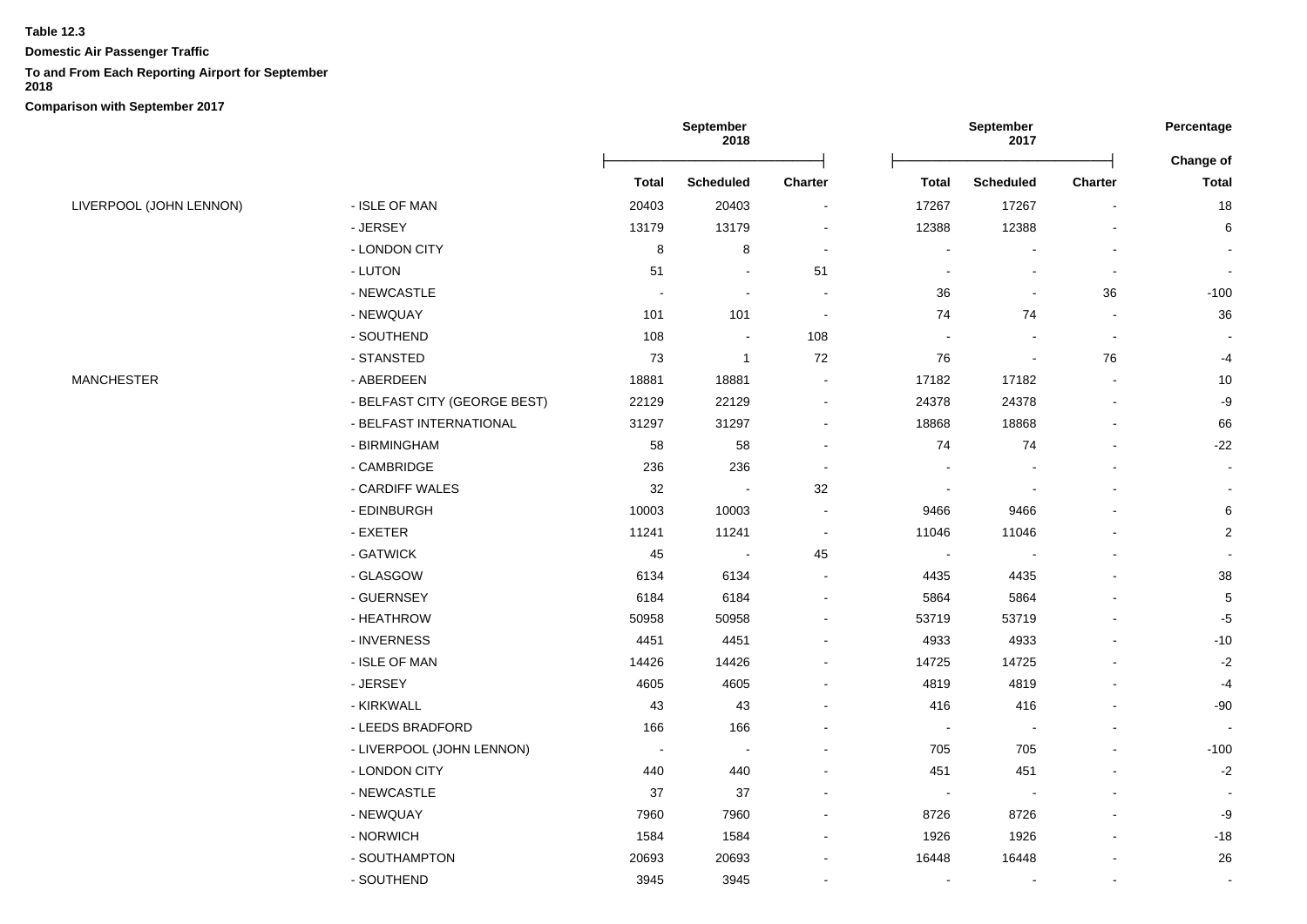**Domestic Air Passenger Traffic**

# **To and From Each Reporting Airport for September**

**2018**

|                   |                              |                          | <b>September</b><br>2018 |                          |                          | <b>September</b><br>2017 |                |                           |
|-------------------|------------------------------|--------------------------|--------------------------|--------------------------|--------------------------|--------------------------|----------------|---------------------------|
|                   |                              | <b>Total</b>             | <b>Scheduled</b>         | Charter                  | <b>Total</b>             | Scheduled                | Charter        | Change of<br><b>Total</b> |
| <b>MANCHESTER</b> | - STANSTED                   | 177                      | 177                      |                          | $\blacksquare$           | $\blacksquare$           |                | $\sim$                    |
|                   | - STORNOWAY                  | $\sim$                   | $\overline{\phantom{a}}$ | $\blacksquare$           | 848                      | 848                      |                | $-100$                    |
|                   | - SUMBURGH                   | 66                       | 66                       | $\overline{\phantom{a}}$ | $\overline{\phantom{a}}$ |                          |                | $\blacksquare$            |
| <b>NEWCASTLE</b>  | - ABERDEEN                   | 1392                     | 1392                     |                          | 1784                     | 1784                     |                | $-22$                     |
|                   | - BELFAST INTERNATIONAL      | 21914                    | 21914                    |                          | 21281                    | 21281                    |                | $\mathbf{3}$              |
|                   | - BRISTOL                    | 16941                    | 16941                    |                          | 13635                    | 13556                    | 79             | 24                        |
|                   | - CARDIFF WALES              | 1107                     | 1107                     |                          | 1361                     | 1165                     | 196            | $-19$                     |
|                   | - EXETER                     | 4312                     | 4312                     |                          | 3867                     | 3867                     | $\blacksquare$ | 12                        |
|                   | - GATWICK                    |                          |                          |                          | 100                      | $\overline{\phantom{a}}$ | 100            | $-100$                    |
|                   | - HEATHROW                   | 46084                    | 46084                    |                          | 42972                    | 42972                    |                | $\overline{7}$            |
|                   | - ISLE OF MAN                | $\sim$                   |                          |                          | 485                      | 485                      | $\blacksquare$ | $-100$                    |
|                   | - JERSEY                     | 3572                     | 3572                     | $\blacksquare$           | 2870                     | 2870                     | $\blacksquare$ | 24                        |
|                   | - LIVERPOOL (JOHN LENNON)    | $\blacksquare$           |                          |                          | 46                       | $\blacksquare$           | 46             | $-100$                    |
|                   | - MANCHESTER                 | $\overline{\phantom{a}}$ | $\overline{\phantom{a}}$ |                          | 100                      | $\overline{\phantom{a}}$ | 100            | $-100$                    |
|                   | - NEWQUAY                    | 121                      | 121                      |                          | 118                      | 118                      | $\blacksquare$ | $\mathbf{3}$              |
|                   | - SOUTHAMPTON                | 9846                     | 9846                     |                          | 11254                    | 11254                    | $\blacksquare$ | $-13$                     |
|                   | - STANSTED                   | $\blacksquare$           | $\blacksquare$           |                          | 80                       | $\blacksquare$           | 80             | $-100$                    |
| NEWQUAY           | - ABERDEEN                   | 82                       | 82                       |                          | 87                       | 87                       |                | $-6$                      |
|                   | - BELFAST CITY (GEORGE BEST) | 112                      | 112                      |                          | 400                      | 400                      |                | $-72$                     |
|                   | - BIRMINGHAM                 | 3457                     | 3457                     |                          | 3623                     | 3623                     |                | $-5$                      |
|                   | - DONCASTER SHEFFIELD        | 914                      | 914                      |                          | 1131                     | 1131                     |                | $-19$                     |
|                   | - EDINBURGH                  | 420                      | 420                      | $\blacksquare$           | 1198                     | 1198                     |                | $-65$                     |
|                   | - EXETER                     | $\blacksquare$           | $\blacksquare$           |                          | 12                       | 12                       |                | $-100$                    |
|                   | - GATWICK                    | 14034                    | 14034                    |                          | 14510                    | 14510                    |                | $-3$                      |
|                   | - GLASGOW                    | 119                      | 119                      |                          | 192                      | 192                      |                | $-38$                     |
|                   | - ISLES OF SCILLY (ST.MARYS) | 2270                     | 2270                     |                          | 2463                     | 2463                     |                | $\mbox{-}8$               |
|                   | - LANDS END (ST JUST)        | 14                       | 14                       |                          | $\sim$                   | $\blacksquare$           |                |                           |
|                   | - LEEDS BRADFORD             | 2762                     | 2762                     | $\blacksquare$           | 3015                     | 3015                     |                | -8                        |
|                   | - LIVERPOOL (JOHN LENNON)    | 104                      | 104                      | $\overline{\phantom{a}}$ | 75                       | 75                       |                | 39                        |
|                   | - MANCHESTER                 | 8045                     | 8045                     | $\blacksquare$           | 8867                     | 8867                     |                | -9                        |
|                   | - NEWCASTLE                  | 123                      | 123                      |                          | 119                      | 119                      |                | 3                         |
|                   | - STANSTED                   | 234                      | 234                      |                          | 2965                     | 2965                     |                | $-92$                     |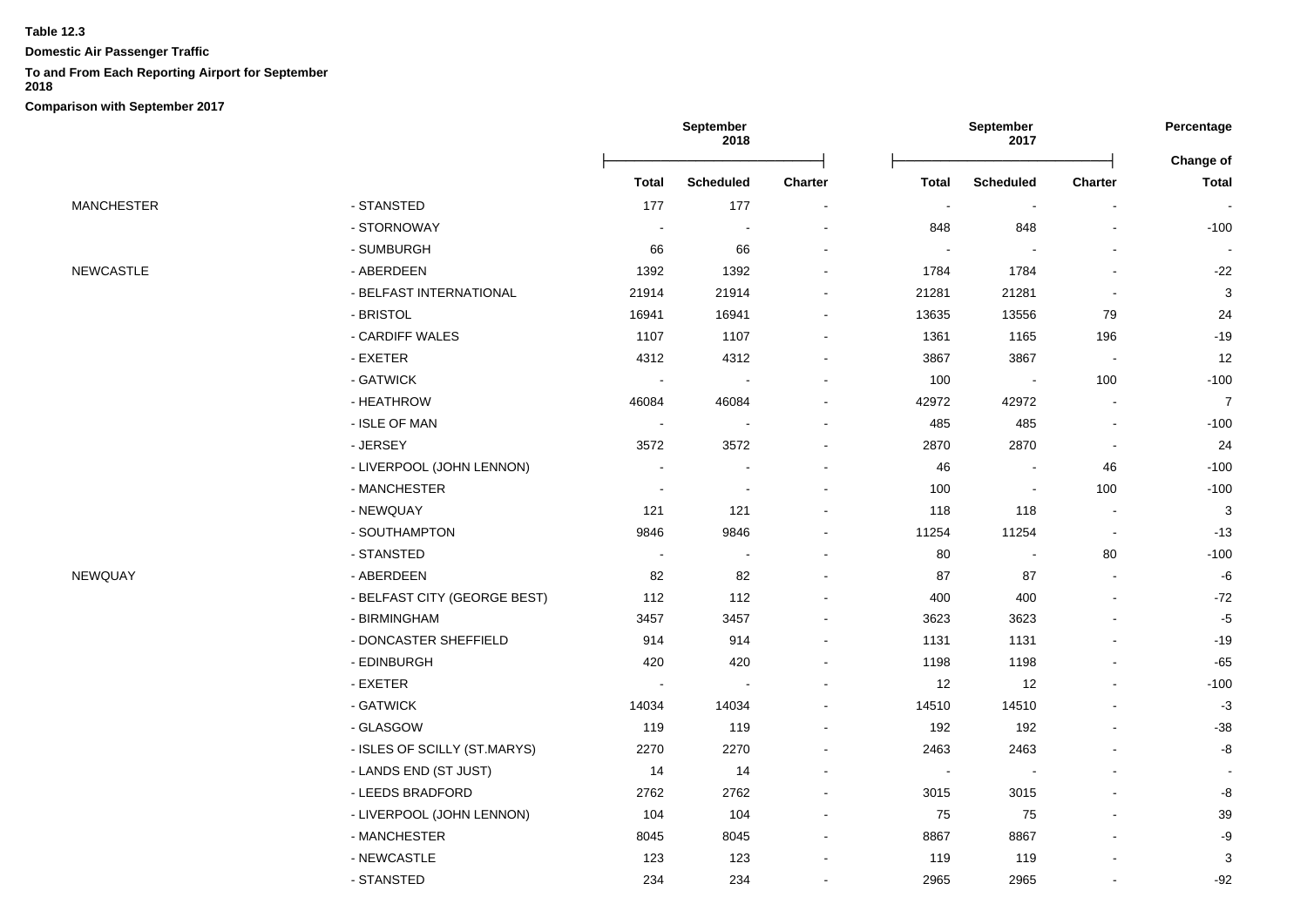**Domestic Air Passenger Traffic**

#### **To and From Each Reporting Airport for September**

**2018**

|                  |                               | September<br>2018        |                  |                | September<br>2017 |                          |                | Percentage                |
|------------------|-------------------------------|--------------------------|------------------|----------------|-------------------|--------------------------|----------------|---------------------------|
|                  |                               | Total                    | <b>Scheduled</b> | <b>Charter</b> | <b>Total</b>      | <b>Scheduled</b>         | <b>Charter</b> | Change of<br><b>Total</b> |
| NORWICH          | - ABERDEEN                    | 3240                     | 3240             |                | 3599              | 3599                     |                | $-10$                     |
|                  | - DURHAM TEES VALLEY          | 72                       | $\sim$           | 72             | 34                | $\blacksquare$           | 34             | 112                       |
|                  | - EDINBURGH                   | 2554                     | 2554             |                | 2522              | 2522                     | $\sim$         | $\overline{1}$            |
|                  | - EXETER                      | 2598                     | 2598             |                | 2522              | 2389                     | 133            | 3                         |
|                  | - GUERNSEY                    | 257                      | $\blacksquare$   | 257            | 214               | 214                      | $\blacksquare$ | $20\,$                    |
|                  | - JERSEY                      | 996                      | 996              |                | 1087              | 1087                     |                | $\textnormal{-}8$         |
|                  | - MANCHESTER                  | 1591                     | 1591             |                | 1932              | 1932                     |                | $-18$                     |
| <b>PRESTWICK</b> | - BRISTOL                     |                          |                  |                | 151               | $\overline{\phantom{a}}$ | 151            | $-100$                    |
| SOUTHAMPTON      | - ABERDEEN                    | $\sim$                   |                  |                | 2533              | 2533                     |                | $-100$                    |
|                  | - ALDERNEY                    | 2440                     | 2440             |                | 2541              | 2541                     |                | $-4$                      |
|                  | - BELFAST CITY (GEORGE BEST)  | 11019                    | 11019            |                | 10312             | 10312                    |                | $\overline{7}$            |
|                  | - EAST MIDLANDS INTERNATIONAL | $\overline{\phantom{a}}$ |                  |                | 25                | 25                       |                | $-100$                    |
|                  | - EDINBURGH                   | 15364                    | 15364            |                | 18394             | 18394                    |                | $-16$                     |
|                  | $-$ EXETER                    | $\sim$                   |                  |                | 39                | 39                       |                | $-100$                    |
|                  | - GLASGOW                     | 15952                    | 15952            |                | 18273             | 18273                    |                | $-13$                     |
|                  | - GUERNSEY                    | 11825                    | 11825            |                | 11533             | 11533                    |                | 3                         |
|                  | - JERSEY                      | 15977                    | 15977            |                | 15958             | 15958                    |                |                           |
|                  | - LEEDS BRADFORD              | 2987                     | 2987             |                | 918               | 918                      |                | 225                       |
|                  | - LIVERPOOL (JOHN LENNON)     | 61                       | 20               | 41             |                   |                          | $\blacksquare$ |                           |
|                  | - MANCHESTER                  | 21285                    | 21285            |                | 16713             | 16600                    | 113            | 27                        |
|                  | - NEWCASTLE                   | 9853                     | 9853             |                | 11279             | 11279                    |                | $-13$                     |
| STORNOWAY        | - ABERDEEN                    | 537                      | 537              |                | 415               | 415                      | ä,             | 29                        |
|                  | - BENBECULA                   | 586                      | 586              |                | 679               | 679                      |                | $-14$                     |
|                  | - EDINBURGH                   | 1645                     | 1645             |                | 1576              | 1576                     |                | $\overline{4}$            |
|                  | - GLASGOW                     | 6200                     | 6200             |                | 7151              | 7151                     |                | $-13$                     |
|                  | - INVERNESS                   | 2225                     | 2225             |                | 2432              | 2432                     |                | $-9$                      |
| SUMBURGH         | - ABERDEEN                    | 6306                     | 6306             |                | 7239              | 7239                     |                | $-13$                     |
|                  | - EDINBURGH                   | 4634                     | 4634             |                | 4763              | 4763                     |                | $-3$                      |
|                  | - FAIR ISLE                   | $\overline{1}$           | $\overline{1}$   |                | 20                | 20                       |                | $-95$                     |
|                  | - GLASGOW                     | 2962                     | 2962             |                | 2699              | 2699                     | $\overline{a}$ | 10                        |
|                  | - KIRKWALL                    | 2107                     | 2107             |                | 2066              | 2066                     |                | $\overline{2}$            |
|                  | - MANCHESTER                  | 67                       | 67               |                |                   |                          | $\sim$         | $\sim$                    |